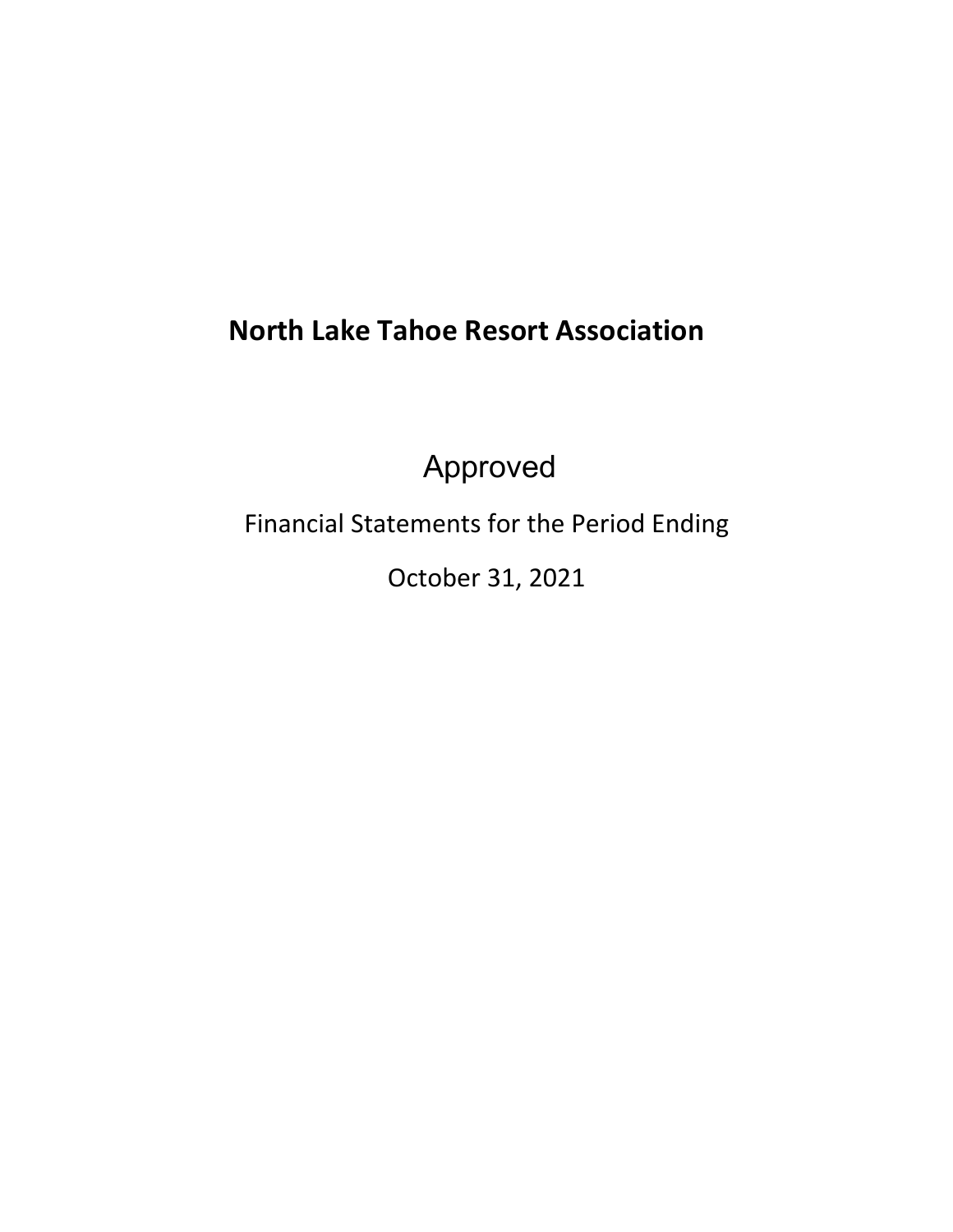#### 11:38 AM 11/17/21 Accrual Basis

# North Lake Tahoe Resort Association Balance Sheet As of October 31, 2021

| Oct 31, 21 | Oct 31, 20                                                                                                                                                                                                                                     | \$ Change                                                                                                                                                                                                                                  |                                                                                                                                                                                                                                                      | % Change Jun 30, 21                                                                                                                                                                                      |
|------------|------------------------------------------------------------------------------------------------------------------------------------------------------------------------------------------------------------------------------------------------|--------------------------------------------------------------------------------------------------------------------------------------------------------------------------------------------------------------------------------------------|------------------------------------------------------------------------------------------------------------------------------------------------------------------------------------------------------------------------------------------------------|----------------------------------------------------------------------------------------------------------------------------------------------------------------------------------------------------------|
|            |                                                                                                                                                                                                                                                |                                                                                                                                                                                                                                            |                                                                                                                                                                                                                                                      |                                                                                                                                                                                                          |
|            |                                                                                                                                                                                                                                                |                                                                                                                                                                                                                                            |                                                                                                                                                                                                                                                      |                                                                                                                                                                                                          |
|            |                                                                                                                                                                                                                                                |                                                                                                                                                                                                                                            |                                                                                                                                                                                                                                                      | 158                                                                                                                                                                                                      |
|            |                                                                                                                                                                                                                                                |                                                                                                                                                                                                                                            |                                                                                                                                                                                                                                                      | 1,965,992                                                                                                                                                                                                |
|            |                                                                                                                                                                                                                                                |                                                                                                                                                                                                                                            |                                                                                                                                                                                                                                                      | (268, 644)                                                                                                                                                                                               |
|            |                                                                                                                                                                                                                                                |                                                                                                                                                                                                                                            |                                                                                                                                                                                                                                                      | 38,521                                                                                                                                                                                                   |
|            |                                                                                                                                                                                                                                                |                                                                                                                                                                                                                                            |                                                                                                                                                                                                                                                      | 50,356                                                                                                                                                                                                   |
|            |                                                                                                                                                                                                                                                |                                                                                                                                                                                                                                            |                                                                                                                                                                                                                                                      | 100.976                                                                                                                                                                                                  |
|            |                                                                                                                                                                                                                                                |                                                                                                                                                                                                                                            |                                                                                                                                                                                                                                                      | 29,582                                                                                                                                                                                                   |
|            |                                                                                                                                                                                                                                                |                                                                                                                                                                                                                                            |                                                                                                                                                                                                                                                      | 39,803                                                                                                                                                                                                   |
|            |                                                                                                                                                                                                                                                |                                                                                                                                                                                                                                            |                                                                                                                                                                                                                                                      | 139                                                                                                                                                                                                      |
|            |                                                                                                                                                                                                                                                |                                                                                                                                                                                                                                            |                                                                                                                                                                                                                                                      |                                                                                                                                                                                                          |
|            |                                                                                                                                                                                                                                                |                                                                                                                                                                                                                                            |                                                                                                                                                                                                                                                      | 1,956,883                                                                                                                                                                                                |
|            |                                                                                                                                                                                                                                                |                                                                                                                                                                                                                                            |                                                                                                                                                                                                                                                      |                                                                                                                                                                                                          |
|            |                                                                                                                                                                                                                                                |                                                                                                                                                                                                                                            |                                                                                                                                                                                                                                                      | 1,000<br>432,499                                                                                                                                                                                         |
|            |                                                                                                                                                                                                                                                |                                                                                                                                                                                                                                            |                                                                                                                                                                                                                                                      |                                                                                                                                                                                                          |
|            |                                                                                                                                                                                                                                                |                                                                                                                                                                                                                                            |                                                                                                                                                                                                                                                      | 433,499                                                                                                                                                                                                  |
|            |                                                                                                                                                                                                                                                |                                                                                                                                                                                                                                            |                                                                                                                                                                                                                                                      |                                                                                                                                                                                                          |
|            |                                                                                                                                                                                                                                                |                                                                                                                                                                                                                                            |                                                                                                                                                                                                                                                      | 2,442                                                                                                                                                                                                    |
|            |                                                                                                                                                                                                                                                |                                                                                                                                                                                                                                            |                                                                                                                                                                                                                                                      |                                                                                                                                                                                                          |
|            |                                                                                                                                                                                                                                                |                                                                                                                                                                                                                                            |                                                                                                                                                                                                                                                      | 17,025                                                                                                                                                                                                   |
|            |                                                                                                                                                                                                                                                |                                                                                                                                                                                                                                            |                                                                                                                                                                                                                                                      | 985                                                                                                                                                                                                      |
|            |                                                                                                                                                                                                                                                |                                                                                                                                                                                                                                            |                                                                                                                                                                                                                                                      | 18,010                                                                                                                                                                                                   |
|            |                                                                                                                                                                                                                                                |                                                                                                                                                                                                                                            |                                                                                                                                                                                                                                                      | (9,632)                                                                                                                                                                                                  |
|            |                                                                                                                                                                                                                                                |                                                                                                                                                                                                                                            |                                                                                                                                                                                                                                                      |                                                                                                                                                                                                          |
|            |                                                                                                                                                                                                                                                |                                                                                                                                                                                                                                            |                                                                                                                                                                                                                                                      | 18                                                                                                                                                                                                       |
|            |                                                                                                                                                                                                                                                |                                                                                                                                                                                                                                            |                                                                                                                                                                                                                                                      | 26,867                                                                                                                                                                                                   |
|            |                                                                                                                                                                                                                                                |                                                                                                                                                                                                                                            |                                                                                                                                                                                                                                                      | 26,885                                                                                                                                                                                                   |
|            |                                                                                                                                                                                                                                                |                                                                                                                                                                                                                                            |                                                                                                                                                                                                                                                      |                                                                                                                                                                                                          |
|            |                                                                                                                                                                                                                                                |                                                                                                                                                                                                                                            |                                                                                                                                                                                                                                                      | 5,932                                                                                                                                                                                                    |
|            |                                                                                                                                                                                                                                                |                                                                                                                                                                                                                                            |                                                                                                                                                                                                                                                      | 1,150                                                                                                                                                                                                    |
|            |                                                                                                                                                                                                                                                |                                                                                                                                                                                                                                            |                                                                                                                                                                                                                                                      | 44,787                                                                                                                                                                                                   |
| 4,428,682  | 1,786,619                                                                                                                                                                                                                                      | 2,642,063                                                                                                                                                                                                                                  | 148%                                                                                                                                                                                                                                                 | 2,435,169                                                                                                                                                                                                |
|            |                                                                                                                                                                                                                                                |                                                                                                                                                                                                                                            |                                                                                                                                                                                                                                                      |                                                                                                                                                                                                          |
| 43,330     | 45,289                                                                                                                                                                                                                                         | (1,959)                                                                                                                                                                                                                                    | (4%)                                                                                                                                                                                                                                                 | 43,330                                                                                                                                                                                                   |
| (43, 330)  | (45, 289)                                                                                                                                                                                                                                      | 1,959                                                                                                                                                                                                                                      | 4%                                                                                                                                                                                                                                                   | (43, 330)                                                                                                                                                                                                |
| 11,013     | 7,674                                                                                                                                                                                                                                          | 3,339                                                                                                                                                                                                                                      | 44%                                                                                                                                                                                                                                                  | 11,013                                                                                                                                                                                                   |
| (3,833)    | (1,944)                                                                                                                                                                                                                                        | (1,889)                                                                                                                                                                                                                                    | (97%)                                                                                                                                                                                                                                                | (3,222)                                                                                                                                                                                                  |
| 6,206      | 20,493                                                                                                                                                                                                                                         | (14, 287)                                                                                                                                                                                                                                  | (70%)                                                                                                                                                                                                                                                | 6,206                                                                                                                                                                                                    |
| (6,206)    | (20, 493)                                                                                                                                                                                                                                      | 14,287                                                                                                                                                                                                                                     | 70%                                                                                                                                                                                                                                                  | (6,206)                                                                                                                                                                                                  |
| 24,284     | 24,284                                                                                                                                                                                                                                         | 0                                                                                                                                                                                                                                          | 0%                                                                                                                                                                                                                                                   | 24,284                                                                                                                                                                                                   |
| (24, 284)  | (24, 284)                                                                                                                                                                                                                                      | 0                                                                                                                                                                                                                                          | 0%                                                                                                                                                                                                                                                   | (24, 284)                                                                                                                                                                                                |
| 7,180      | 5,730                                                                                                                                                                                                                                          | 1,450                                                                                                                                                                                                                                      | 25%                                                                                                                                                                                                                                                  | 7,791                                                                                                                                                                                                    |
|            |                                                                                                                                                                                                                                                |                                                                                                                                                                                                                                            |                                                                                                                                                                                                                                                      |                                                                                                                                                                                                          |
|            |                                                                                                                                                                                                                                                |                                                                                                                                                                                                                                            |                                                                                                                                                                                                                                                      |                                                                                                                                                                                                          |
| 14,814     | 15,843                                                                                                                                                                                                                                         | (1,029)                                                                                                                                                                                                                                    | (6%)                                                                                                                                                                                                                                                 | 2,689                                                                                                                                                                                                    |
| 100        | 100                                                                                                                                                                                                                                            | 0                                                                                                                                                                                                                                          | 0%                                                                                                                                                                                                                                                   | 100                                                                                                                                                                                                      |
|            | 158<br>2,426,433<br>0<br>5,316<br>50,366<br>101,010<br>29,582<br>25,233<br>1,240<br>2,639,338<br>0<br>262,263<br>262,263<br>5,562<br>25,549<br>555<br>26,104<br>(9, 523)<br>18<br>28,920<br>28,938<br>1,473,299<br>1,551<br>1,150<br>1,527,081 | 158<br>0<br>1,187,253<br>2,629<br>50,330<br>100.890<br>29,582<br>72,570<br>1,781<br>1,445,193<br>2,500<br>246,040<br>248,540<br>1,407<br>83,105<br>1,400<br>84,505<br>(24, 987)<br>18<br>25,893<br>25,911<br>0<br>4,900<br>1,150<br>92,886 | 0<br>2,426,433<br>(1, 187, 253)<br>2,687<br>36<br>120<br>0<br>(47, 337)<br>(541)<br>1,194,145<br>(2,500)<br>16,223<br>13,723<br>4,155<br>(57, 556)<br>(845)<br>(58, 401)<br>15,464<br>0<br>3,027<br>3,027<br>1,473,299<br>(3, 349)<br>0<br>1,434,195 | 0%<br>100%<br>$(100\%)$<br>102%<br>0%<br>0%<br>0%<br>(65%)<br>$(30\%)$<br>83%<br>$(100\%)$<br>7%<br>6%<br>295%<br>(69%)<br>$(60\%)$<br>(69%)<br>62%<br>0%<br>12%<br>12%<br>100%<br>(68%)<br>0%<br>1,544% |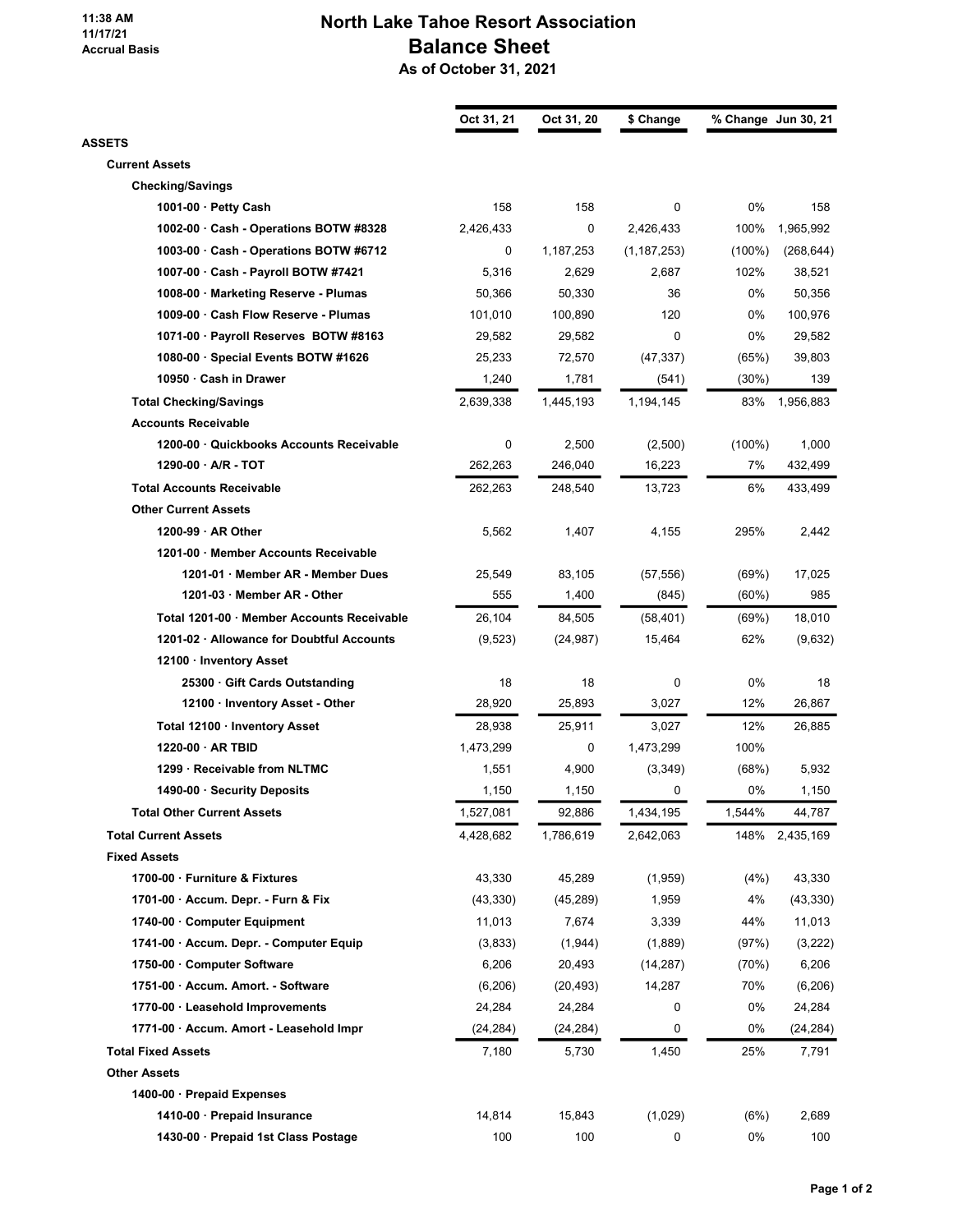#### 11:38 AM 11/17/21 Accrual Basis

# North Lake Tahoe Resort Association Balance Sheet As of October 31, 2021

|                                               | Oct 31, 21 | Oct 31, 20 | \$ Change |           | % Change Jun 30, 21 |
|-----------------------------------------------|------------|------------|-----------|-----------|---------------------|
| 1400-00 · Prepaid Expenses - Other            | 16,718     | 4,300      | 12,418    | 289%      | 6,500               |
| Total 1400-00 · Prepaid Expenses              | 31,632     | 20,243     | 11,389    | 56%       | 9,289               |
| <b>Total Other Assets</b>                     | 31,632     | 20,243     | 11,389    | 56%       | 9,289               |
| <b>TOTAL ASSETS</b>                           | 4,467,494  | 1,812,592  | 2,654,902 | 146%      | 2,452,249           |
| <b>LIABILITIES &amp; EQUITY</b>               |            |            |           |           |                     |
| Liabilities                                   |            |            |           |           |                     |
| <b>Current Liabilities</b>                    |            |            |           |           |                     |
| <b>Accounts Payable</b>                       |            |            |           |           |                     |
| 2000-00 · Accounts Payable                    | 69,382     | 55,209     | 14,173    | 26%       | 69,892              |
| <b>Total Accounts Payable</b>                 | 69,382     | 55,209     | 14,173    | 26%       | 69,892              |
| <b>Other Current Liabilities</b>              |            |            |           |           |                     |
| 2000-01 · Accounts Payable - Other            | 23,835     | 0          | 23,835    | 100%      | 22,140              |
| 21000 · Salaries/Wages/Payroll Liabilit       |            |            |           |           |                     |
| 2100-00 · Salaries / Wages Payable            | 10,593     | 21,792     | (11, 199) | (51%)     | 41,223              |
| 2101-00 · Incentive Payable                   | 12,655     | 45,444     | (32, 789) | (72%)     | 44,055              |
| 2102-00 · Commissions Payable                 | 0          | 3,500      | (3,500)   | $(100\%)$ | 0                   |
| 2120-00 · Empl. Federal Tax Payable           | 4,669      | 9,528      | (4, 859)  | (51%)     | 3,379               |
| 2175-00 · 401 (k) Plan                        | 3,090      | 4,001      | (911)     | (23%)     | 1,218               |
| 2180-00 · Estimated PTO Liability             | 45,948     | 54,845     | (8,897)   | (16%)     | 62,280              |
| Total 21000 · Salaries/Wages/Payroll Liabilit | 76,955     | 139,110    | (62, 155) | (45%)     | 152,155             |
| 2190-00 · Sales and Use Tax Payable           |            |            |           |           |                     |
|                                               |            |            |           |           | 1,418               |
| 25500 · * Sales Tax Payable                   | 907        | 854        | 53        | 6%        | 2,877               |
| Total 2190-00 · Sales and Use Tax Payable     | 907        | 854        | 53        | 6%        | 4,295               |
| 2250-00 · Accrued Expenses                    |            |            |           |           | 200,350             |
| 2250-01 · Business Association Grant          | 33,333     | 0          | 33,333    | 100%      |                     |
| 2250-00 · Accrued Expenses - Other            | 22,500     | 20,507     | 1,993     | 10%       |                     |
| Total 2250-00 · Accrued Expenses              | 55,833     | 20,507     | 35,326    | 172%      |                     |
| 2400-60 · Deferred Revenue- Member Dues       | 25,729     | 38,581     | (12, 852) | (33%)     | 0                   |
| 2500-00 · Deferred Revenue - TMBC             | 1,290      | 1,290      | 0         | 0%        | 20,827              |
| 2700-00 · Deferred Rev. County                | 525,305    | 525,305    | 0         | 0%        | 1,290               |
| 2900-00 · Due To/From County of Placer        | 1,480,803  | 384,939    | 1,095,864 | 285%      | 1,480,803           |
| <b>Total Other Current Liabilities</b>        | 2,190,657  | 1,110,586  | 1,080,071 | 97%       | 1,881,860           |
| <b>Total Current Liabilities</b>              | 2,260,039  | 1,165,795  | 1,094,244 | 94%       | 1,951,752           |
| <b>Total Liabilities</b>                      | 2,260,039  | 1,165,795  | 1,094,244 | 94%       | 1,951,752           |
| <b>Equity</b>                                 |            |            |           |           |                     |
| 32000 · Unrestricted Net Assets               | 17,781     | (10, 145)  | 27,926    | 275%      | (10, 736)           |
| 3300-11 · Designated Marketing Reserve        | 331,856    | 324,590    | 7,266     | 2%        | 331,856             |
| 3301 · Cash Flow Reserve                      | 100,839    | 100,248    | 591       | 1%        | 100,839             |
| 3302 · Marketing Cash Reserve                 | 50,018     | 50,018     | 0         | 0%        | 50,018              |
| Net Income                                    | 1,706,958  | 182,084    | 1,524,874 | 837%      | 28,518              |
| <b>Total Equity</b>                           | 2,207,452  | 646,795    | 1,560,657 | 241%      | 500,495             |
| <b>TOTAL LIABILITIES &amp; EQUITY</b>         | 4,467,491  | 1,812,590  | 2,654,901 | 146%      | 2,452,247           |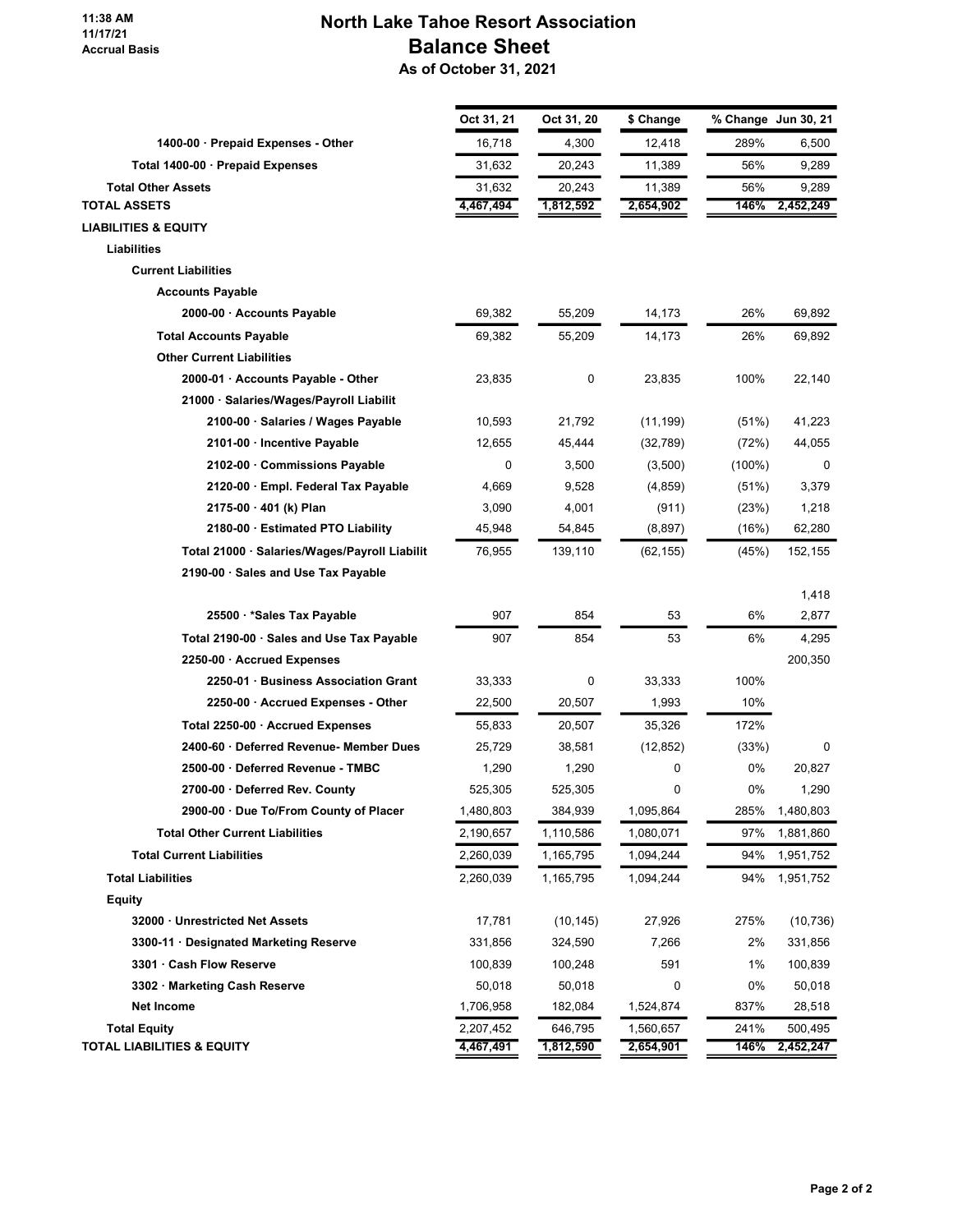# 1:47 PM **North Lake Tahoe Resort Association** 11/17/21 Profit & Loss Budget Performance

Accrual Basis **Accrual Basis** All Departments

|                                                                                                                                                                                                                                                                  | Oct 21                                          | <b>Budget</b>                                        | \$ Over Bu                                                   | Jul - Oct 21                                           | <b>YTD Budget</b>                                       | \$ Over Bu                                                          | Annual Bu                                                 |
|------------------------------------------------------------------------------------------------------------------------------------------------------------------------------------------------------------------------------------------------------------------|-------------------------------------------------|------------------------------------------------------|--------------------------------------------------------------|--------------------------------------------------------|---------------------------------------------------------|---------------------------------------------------------------------|-----------------------------------------------------------|
| <b>Ordinary Income/Expense</b><br>Income                                                                                                                                                                                                                         |                                                 |                                                      |                                                              |                                                        |                                                         |                                                                     |                                                           |
| 4050-00 County of Placer TOT Funding<br>4100-00 · TBID Assessment Revenue<br>4200-00 · Membership Dues Revenue<br>4250-00 · Revenues-Membership Activities                                                                                                       | 262,263<br>913,963<br>6,521                     | 364,688<br>501,727<br>6,250                          | (102, 425)<br>412,236<br>271                                 | 1,117,160<br>1,473,299<br>25,936                       | 1,258,410<br>1,061,063<br>25,000                        | (141, 250)<br>412,236<br>936                                        | 3,395,286<br>4,689,362<br>56,250                          |
| 4250-02 · Chamber Events<br>4250-03 · Summer/Winter Rec Luncheon<br>4251-00 · Tues AM Breakfast Club                                                                                                                                                             | $\mathbf 0$<br>0                                | $\mathbf 0$<br>1,500                                 | $\Omega$<br>(1,500)                                          | $\mathbf 0$<br>$\mathbf 0$                             | $\mathbf 0$<br>1,500                                    | 0<br>(1,500)                                                        | 4,500<br>1,500                                            |
| 4251-01 · Tues AM Breakfast Club Sponsors<br>4251-00 · Tues AM Breakfast Club - Other                                                                                                                                                                            | 0<br>0                                          | 250<br>200                                           | (250)<br>(200)                                               | 0<br>0                                                 | 250<br>200                                              | (250)<br>(200)                                                      | 2,350<br>1,200                                            |
| Total 4251-00 · Tues AM Breakfast Club                                                                                                                                                                                                                           | $\mathbf 0$                                     | 450                                                  | (450)                                                        | $\Omega$                                               | 450                                                     | (450)                                                               | 3,550                                                     |
| 4250-00 · Revenues-Membership Activities - Other                                                                                                                                                                                                                 | 335                                             | 0                                                    | 335                                                          | 1,420                                                  | $\mathbf 0$                                             | 1,420                                                               | 0                                                         |
| Total 4250-00 · Revenues-Membership Activities                                                                                                                                                                                                                   | 335                                             | 1,950                                                | (1,615)                                                      | 1,420                                                  | 1,950                                                   | (530)                                                               | 9,550                                                     |
| 4253-00 · Revenue- Other<br>46000 · Merchandise Sales                                                                                                                                                                                                            | $\mathbf 0$                                     | 0                                                    | $\mathbf 0$                                                  | $\mathbf 0$                                            | $\mathbf 0$                                             | $\mathbf 0$                                                         | 1,000                                                     |
| 4502-00 · Non-Retail VIC income<br>46000 Merchandise Sales - Other                                                                                                                                                                                               | 169<br>6,709                                    | $\mathbf 0$<br>9,000                                 | 169<br>(2, 291)                                              | 274<br>44,518                                          | $\mathbf 0$<br>35,500                                   | 274<br>9,018                                                        | $\mathbf 0$<br>59,500                                     |
| Total 46000 · Merchandise Sales                                                                                                                                                                                                                                  | 6,878                                           | 9,000                                                | (2, 122)                                                     | 44,792                                                 | 35,500                                                  | 9,292                                                               | 59,500                                                    |
| <b>Total Income</b>                                                                                                                                                                                                                                              | 1,189,960                                       | 883,616                                              | 306,345                                                      | 2,662,606                                              | 2,381,923                                               | 280,683                                                             | 8,210,947                                                 |
| <b>Gross Profit</b>                                                                                                                                                                                                                                              | 1,189,960                                       | 883,616                                              | 306,345                                                      | 2,662,606                                              | 2,381,923                                               | 280,683                                                             | 8,210,947                                                 |
| <b>Expense</b><br>5000-00 · Salaries & Wages<br>5020-00 · P/R - Tax Expense<br>5030-00 · P/R - Health Insurance Expense<br>5040-00 · P/R - Workmans Comp<br>5060-00 $\cdot$ 401 (k)<br>5070-00 Other Benefits and Expenses<br>5000-00 · Salaries & Wages - Other | 2,446<br>5,059<br>464<br>1,099<br>429<br>34,368 | 10,695<br>13,890<br>1,131<br>3,834<br>646<br>108,002 | (8,250)<br>(8,830)<br>(668)<br>(2,735)<br>(217)<br>(73, 634) | 20,664<br>21,239<br>3,654<br>7,125<br>1,519<br>290,902 | 42,781<br>55,558<br>4,526<br>15,336<br>2,585<br>432,009 | (22, 117)<br>(34, 319)<br>(872)<br>(8,211)<br>(1,066)<br>(141, 107) | 98,560<br>128,597<br>10.260<br>35,428<br>5,993<br>995,051 |
| Total 5000-00 · Salaries & Wages                                                                                                                                                                                                                                 | 43,865                                          | 138,199                                              | (94, 333)                                                    | 345,103                                                | 552,794                                                 | (207, 692)                                                          | 1,273,889                                                 |
| $5100-00 \cdot$ Rent<br>5110-00 · Utilities<br>5140-00 · Repairs & Maintenance<br>5150-00 · Office - Cleaning<br>5100-00 · Rent - Other                                                                                                                          | 1,305<br>87<br>0<br>13,684                      | 1,113<br>1,104<br>929<br>14,391                      | 193<br>(1,017)<br>(929)<br>(707)                             | 4,023<br>180<br>2,550<br>54,825                        | 4,450<br>4,417<br>3,717<br>57,563                       | (427)<br>(4,236)<br>(1, 167)<br>(2,739)                             | 10,088<br>9,983<br>8,483<br>130,642                       |
| Total 5100-00 · Rent                                                                                                                                                                                                                                             | 15,076                                          | 17,537                                               | (2,461)                                                      | 61,578                                                 | 70,147                                                  | (8, 569)                                                            | 159,197                                                   |
| 5310-00 · Telephone<br>5320-00 · Telephone                                                                                                                                                                                                                       | 2,967                                           | 2,973                                                | (7)                                                          | 10,068                                                 | 11,893                                                  | (1,825)                                                             | 27,002                                                    |
| Total 5310-00 · Telephone                                                                                                                                                                                                                                        | 2,967                                           | 2,973                                                | (7)                                                          | 10,068                                                 | 11,893                                                  | (1,825)                                                             | 27,002                                                    |
| 5420-00 · Mail - USPS<br>5470-00 · Mail - UPS<br>5480-00 · Mail - Fed Ex<br>5420-00 · Mail - USPS - Other                                                                                                                                                        | 0<br>$\pmb{0}$<br>0                             | 4<br>4<br>127                                        | (4)<br>(4)<br>(127)                                          | 0<br>233<br>200                                        | 17<br>17<br>507                                         | (17)<br>217<br>(307)                                                | 50<br>50<br>1,140                                         |
| Total 5420-00 · Mail - USPS                                                                                                                                                                                                                                      | $\mathbf 0$                                     | 135                                                  | (135)                                                        | 433                                                    | 540                                                     | (107)                                                               | 1,240                                                     |
| 5510-00 · Insurance/Bonding                                                                                                                                                                                                                                      | 785                                             | 1,250                                                | (465)                                                        | 3,516                                                  | 5,000                                                   | (1, 484)                                                            | 11,250                                                    |
| $5520-00 \cdot$ Supplies<br>5525-00 · Supplies- Computer<br>5520-00 · Supplies - Other                                                                                                                                                                           | 0<br>1,073                                      | 492<br>1,779                                         | (492)<br>(706)                                               | 135<br>4,071                                           | 6,967<br>12,117                                         | (6, 832)<br>(8,045)                                                 | 9,425<br>22,263                                           |
| Total 5520-00 $\cdot$ Supplies                                                                                                                                                                                                                                   | 1,073                                           | 2,271                                                | (1, 197)                                                     | 4,206                                                  | 19,083                                                  | (14, 877)                                                           | 31,688                                                    |
| 5610-00 · Depreciation<br>5700-00 · Equipment Support & Maintenance<br>5710-00 · Taxes, Licenses & Fees<br>5740-00 · Equipment Rental/Leasing<br>5800-00 · Training Seminars<br>5850-00 · Artist of Month - Commissions<br>5900-00 · Professional Fees           | 153<br>338<br>1,328<br>2,616<br>0<br>158        | 153<br>2,933<br>1,308<br>435<br>500<br>167           | 0<br>(2, 595)<br>20<br>2,181<br>(500)<br>(9)                 | 611<br>766<br>5,992<br>3,932<br>0<br>827               | 611<br>11,733<br>5,233<br>1,742<br>2,000<br>667         | 0<br>(10, 967)<br>758<br>2,190<br>(2,000)<br>161                    | 1,375<br>26,400<br>11,832<br>4,116<br>4,500<br>1,500      |
| 5910-00 · Professional Fees - Attorneys<br>5920-00 · Professional Fees - Accountant<br>5921-00 · Professional Fees - Other                                                                                                                                       | 1,350<br>19,345<br>20,040                       | 750<br>1,500<br>1,792                                | 600<br>17,845<br>18,248                                      | 6,125<br>19,345<br>32,117                              | 8,000<br>24,000<br>7,167                                | (1, 875)<br>(4,655)<br>24,951                                       | 11,750<br>26,000<br>18,625                                |
| Total 5900-00 · Professional Fees                                                                                                                                                                                                                                | 40,735                                          | 4,042                                                | 36,693                                                       | 57,587                                                 | 39,167                                                  | 18,421                                                              | 56,375                                                    |
| 5941-00 · Research & Planning<br>$6020-00 \cdot$ Programs                                                                                                                                                                                                        | 0                                               | 1,250                                                | (1,250)                                                      | 0                                                      | 5,000                                                   | (5,000)                                                             | 11,250                                                    |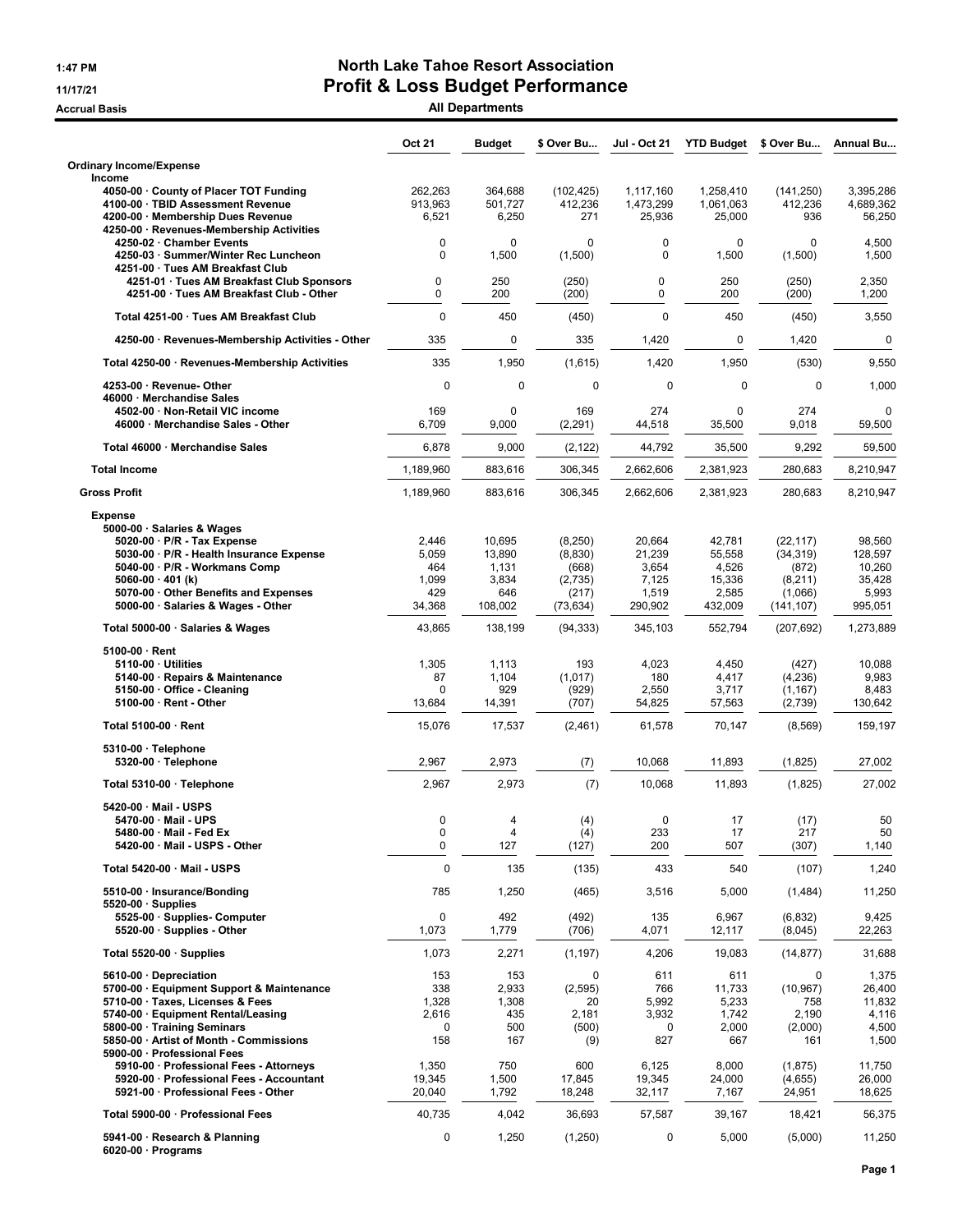# 1:47 PM **North Lake Tahoe Resort Association** 11/17/21 Profit & Loss Budget Performance

Accrual Basis **Accrual Basis** All Departments

|                                                                                                                   | Oct 21                | <b>Budget</b>   | \$ Over Bu          | Jul - Oct 21          | <b>YTD Budget</b> | \$ Over Bu          | <b>Annual Bu</b>   |
|-------------------------------------------------------------------------------------------------------------------|-----------------------|-----------------|---------------------|-----------------------|-------------------|---------------------|--------------------|
| 6016-00 · Special Event Partnership<br>6018-00 · Business Assoc. Grants                                           | $\mathbf 0$<br>10,000 | 0<br>0          | 0<br>10,000         | $\mathbf 0$<br>10,000 | 0<br>0            | 0<br>10,000         | 50,000<br>20,000   |
| Total 6020-00 · Programs                                                                                          | 10,000                | 0               | 10,000              | 10,000                | $\mathbf 0$       | 10,000              | 70,000             |
| $6420-00 \cdot$ Events<br>6420-01 · Sponsorships<br>6421-01 · 4th of July Fireworks                               | 0                     | 0               | $\mathbf 0$         | $\mathbf 0$           | 0                 | $\mathbf 0$         | 30,000             |
| 6421-04 · Broken Arrow Skyrace                                                                                    | $\Omega$              | 400             | (400)               | 5,000                 | 400               | 4,600               | 25,400             |
| $6421-06 \cdot$ Spartan                                                                                           | 0                     | 0               | 0                   | 0                     | 4,400             | (4,400)             | 179,400            |
| 6421-07 · Tahoe Lacrosse Tournament<br>6421-10 · WinterWonderGrass - Tahoe                                        | 0<br>0                | 8,000<br>25,000 | (8,000)<br>(25,000) | 0<br>0                | 8,000<br>25.000   | (8,000)<br>(25,000) | 8,000<br>25,400    |
| $6421-17 \cdot$ Enduro                                                                                            | 0                     | 0               | 0                   | 0                     | 0                 | 0                   | 80,000             |
| 6421-18 · Sponsorships - Other                                                                                    | 0                     | 15,000          | (15,000)            | 0                     | 15,400            | (15, 400)           | 62,800             |
| Total 6420-01 · Sponsorships                                                                                      | $\Omega$              | 48,400          | (48, 400)           | 5,000                 | 53,200            | (48, 200)           | 411,000            |
| 6421-00 · New Event Development<br>6424-00 · Event Operation Expenses                                             | $\pmb{0}$<br>0        | 34,025<br>0     | (34, 025)<br>0      | 0<br>225              | 68,050<br>0       | (68,050)<br>225     | 102,075<br>1,500   |
| Total 6420-00 · Events                                                                                            | $\mathbf 0$           | 82,425          | (82, 425)           | 5,225                 | 121,250           | (116, 025)          | 514,575            |
| 6423-00 · Membership Activities                                                                                   | $\mathbf 0$           | 500             |                     | $\mathbf 0$           | 500               |                     |                    |
| 6436-00 · Membership - Wnt/Sum Rec Lunch<br>6437-00 · Tuesday Morning Breakfast Club                              | $\mathbf 0$           | 188             | (500)<br>(188)      | (500)                 | 188               | (500)<br>(688)      | 500<br>1,763       |
| 6442-00 · Public Relations/Website/Digita                                                                         | $\mathbf 0$           | 500             | (500)               | 1,838                 | 2,000             | (162)               | 4,500              |
| $6444-00 \cdot Trades$<br>6423-00 · Membership Activities - Other                                                 | 295<br>0              | 0<br>417        | 295<br>(417)        | 295<br>403            | 0<br>1,667        | 295<br>(1, 264)     | 0<br>3,750         |
| Total 6423-00 · Membership Activities                                                                             | 295                   | 1,604           | (1,309)             | 2,036                 | 4,354             | (2,318)             | 10,513             |
| 6730-00 · Marketing Cooperative/Media                                                                             | 59,818                | 59,818          | 0                   | 291,209               | 291,209           | $\mathbf 0$         | 871,278            |
| 6740-00 · Media/Collateral/Production<br>6742-00 · Non-NLT Co-Op Marketing Program                                | $\Omega$<br>6,413     | 1,667<br>6,000  | (1,667)<br>413      | 0<br>15,736           | 6,667<br>24,000   | (6,667)<br>(8, 264) | 15,000<br>54,000   |
| 6743-00 · BACC Marketing Programs<br>6743-01 · Year Round Shopping Campaign<br>6743-03 · Winter Lakeside Campaign | $\mathbf 0$<br>0      | 2,000<br>3,600  | (2,000)<br>(3,600)  | $\pmb{0}$<br>0        | 4,000<br>3,600    | (4,000)<br>(3,600)  | 14,000<br>20,000   |
| Total 6743-00 · BACC Marketing Programs                                                                           | $\mathbf 0$           | 5,600           | (5,600)             | $\mathbf 0$           | 7,600             | (7,600)             | 34,000             |
| 6750-00 · Business Association Grant                                                                              |                       |                 |                     |                       |                   |                     |                    |
| 6750-01 · Business Assn Grant - NTBA<br>6750-02 · Business Assn Grant - TCDA                                      | 33,333<br>33,333      | 8,333<br>8,333  | 25,000<br>25,000    | 33,333<br>33,333      | 33,333<br>33,333  | (0)<br>(0)          | 100,000<br>100,000 |
| Total 6750-00 · Business Association Grant                                                                        | 66,667                | 16,667          | 50,000              | 66,667                | 66,667            | (0)                 | 200,000            |
| 7500-00 · Trade Shows/Travel<br>8100-00 · Cost of Goods Sold                                                      | 0                     | 1,667           | (1,667)             | 0                     | 6,667             | (6,667)             | 15,000             |
| 51100 · Freight and Shipping Costs<br>59900 · POS Inventory Adjustments                                           | 152<br>0              | 125<br>0        | 27<br>$\mathbf 0$   | 848<br>112            | 500<br>0          | 348<br>112          | 1,125<br>$\Omega$  |
| 8100-01 · CGS - Other                                                                                             | 0                     | 0               | 0                   | 10                    | 0                 | 10                  | 0                  |
| 8100-00 · Cost of Goods Sold - Other                                                                              | 3,469                 | 4,500           | (1,031)             | 22,572                | 17,750            | 4,822               | 29,750             |
| Total 8100-00 · Cost of Goods Sold                                                                                | 3.621                 | 4.625           | (1,004)             | 23.542                | 18,250            | 5.292               | 30,875             |
| 8200-00 · Associate Relations                                                                                     | 264                   | 195             | 69                  | 454                   | 780               | (326)               | 1,770              |
| 8300-00 · Board Functions                                                                                         | 15,295                | 583             | 14,712              | 31,543                | 2,333             | 29,210              | 5,250              |
| 8500-00 · Credit Card Fees                                                                                        | 210                   | 473             | (263)               | 1,319                 | 1,869             | (550)               | 3,247              |
| 8600-00 · Additional Opportunites<br>8700-00 · Automobile Expenses                                                | 5,675<br>282          | 5,833<br>542    | (158)<br>(260)      | 7,625<br>418          | 23,333<br>2,167   | (15,708)<br>(1,749) | 55,000<br>5,025    |
| 8750-00 · Meals/Meetings                                                                                          | $\mathbf 0$           | 642             | (642)               | 111                   | 2,567             | (2, 456)            | 6,088              |
| 8810-00 · Dues & Subscriptions                                                                                    | 1,019                 | 1,275           | (256)               | 4,262                 | 5,100             | (838)               | 11,500             |
| 8910-00 · Travel<br>8920-00 · Bad Debt                                                                            | 303<br>0              | 417<br>0        | (114)<br>0          | 303<br>624            | 1,667<br>0        | (1, 364)<br>624     | 3,750<br>0         |
| <b>Total Expense</b>                                                                                              | 278,955               | 363,184         | (84, 229)           | 955,692               | 1,312,089         | (356, 396)          | 3,528,482          |
| <b>Net Ordinary Income</b>                                                                                        | 911,005               | 520,431         | 390,574             | 1,706,914             | 1,069,834         | 637,080             | 4,682,465          |
| <b>Other Income/Expense</b>                                                                                       |                       |                 |                     |                       |                   |                     |                    |
| Other Income<br>4700-00 · Revenues- Interest & Investment                                                         | 11                    | 0               | 11                  | 44                    | 0                 | 44                  | 0                  |
| <b>Total Other Income</b>                                                                                         | 11                    | $\mathbf 0$     | 11                  | 44                    | $\mathbf 0$       | 44                  | 0                  |
| <b>Other Expense</b><br>8990-00 · Allocated                                                                       | 0                     | 0               | 0                   | 0                     | $\pmb{0}$         | 0                   | 9,744              |
|                                                                                                                   | $\pmb{0}$             | 0               | $\pmb{0}$           | $\pmb{0}$             | 0                 | $\mathbf 0$         | 9,744              |
| <b>Total Other Expense</b>                                                                                        |                       |                 |                     |                       |                   |                     |                    |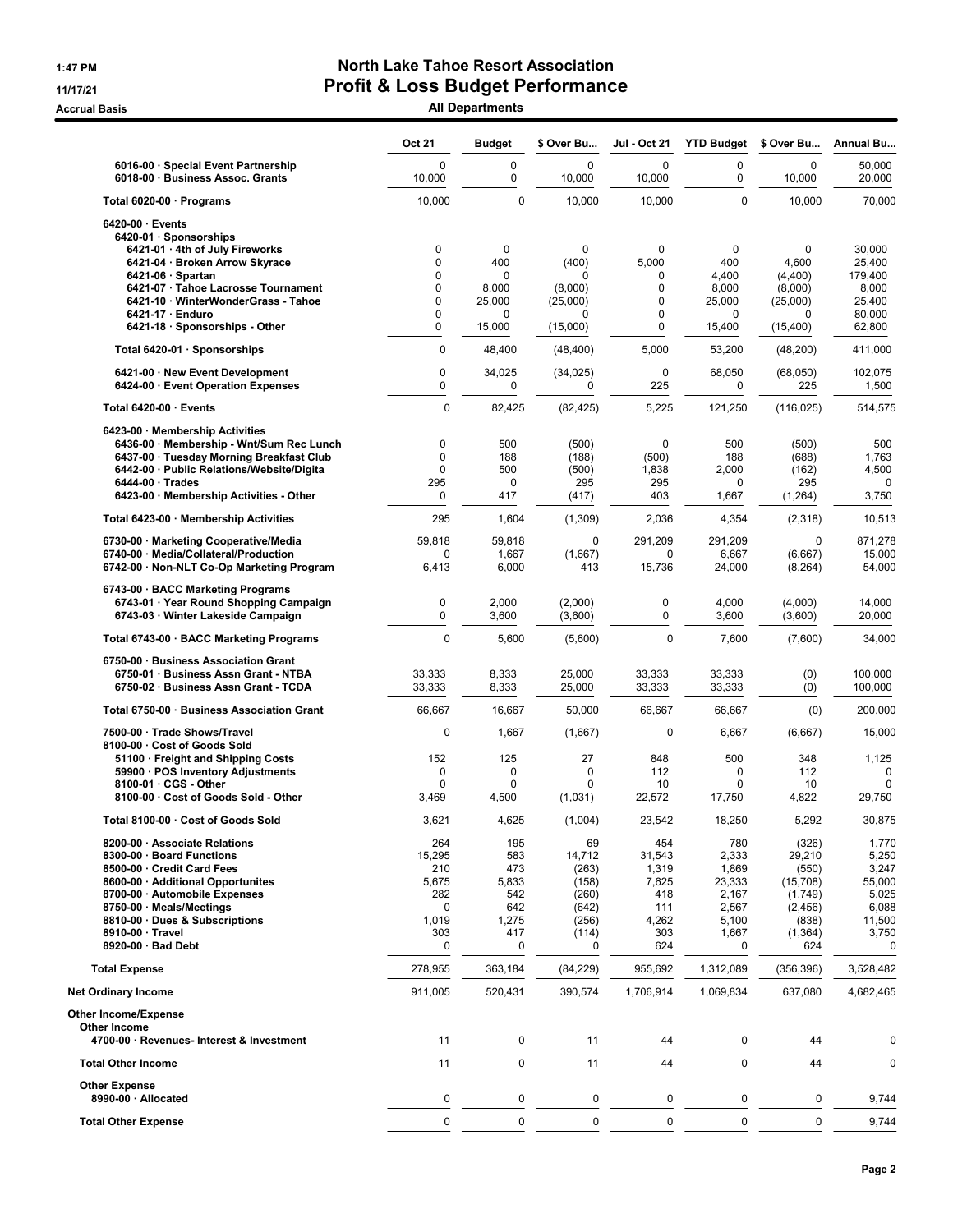| <b>North Lake Tahoe Resort Association</b><br>1:47 PM<br><b>Profit &amp; Loss Budget Performance</b><br>11/17/21 |                        |               |         |                         |           |                                 |           |  |
|------------------------------------------------------------------------------------------------------------------|------------------------|---------------|---------|-------------------------|-----------|---------------------------------|-----------|--|
| <b>Accrual Basis</b>                                                                                             | <b>All Departments</b> |               |         |                         |           |                                 |           |  |
|                                                                                                                  | <b>Oct 21</b>          | <b>Budget</b> |         | \$ Over Bu Jul - Oct 21 |           | YTD Budget \$ Over Bu Annual Bu |           |  |
| <b>Net Other Income</b>                                                                                          | 11                     | 0             | 11      | 44                      |           | 44                              | (9,744)   |  |
| Net Income                                                                                                       | 911.016                | 520.431       | 390.585 | 1.706.958               | 1.069.834 | 637.124                         | 4,672,721 |  |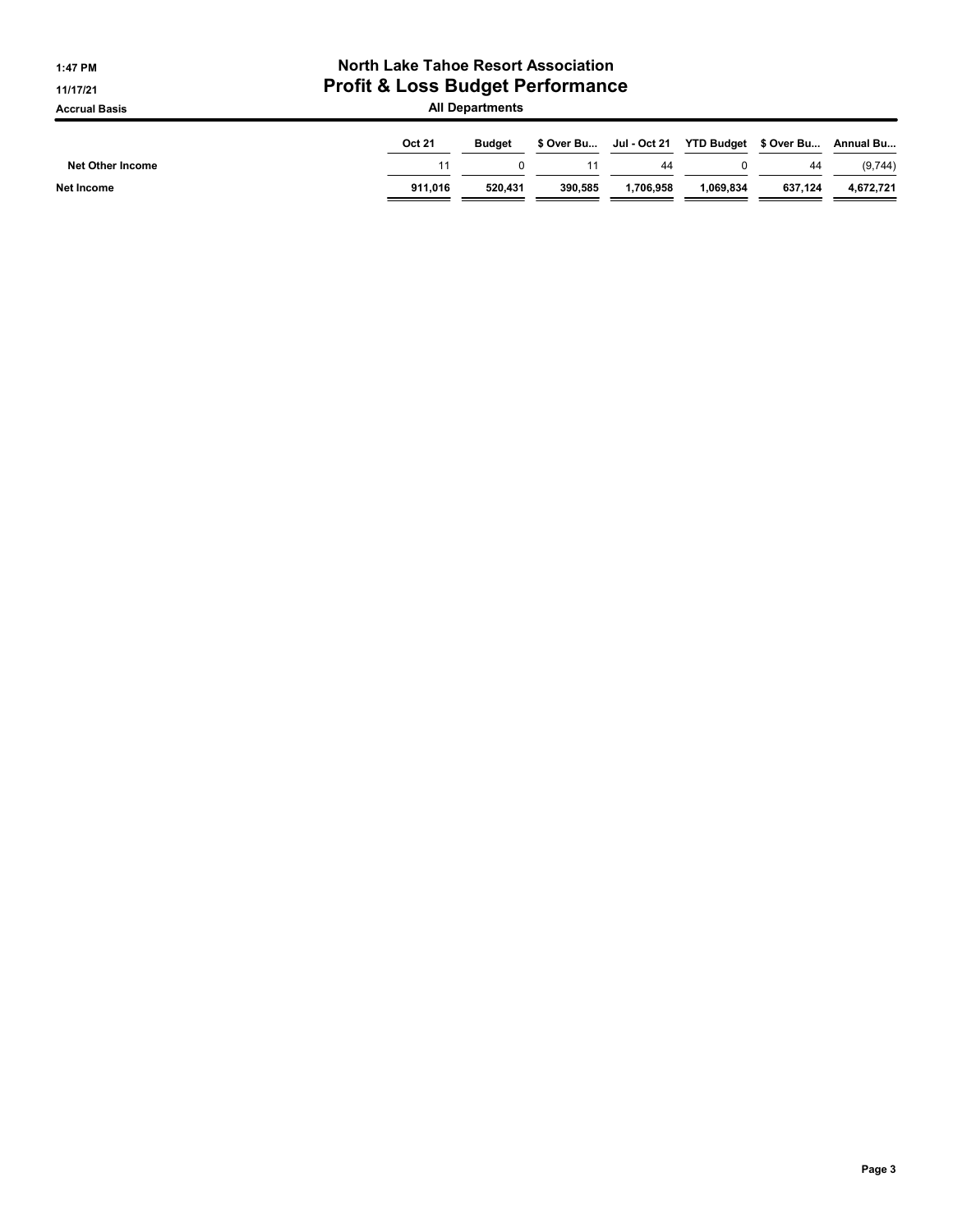# 1:48 PM North Lake Tahoe Resort Association 11/17/21 Profit & Loss Prev Year Comparison Accrual Basis July through October 2021

|                                                                         | <b>Jul - Oct 21</b> | <b>Jul - Oct 20</b> | \$ Change         | % Change       |
|-------------------------------------------------------------------------|---------------------|---------------------|-------------------|----------------|
| <b>Ordinary Income/Expense</b>                                          |                     |                     |                   |                |
| <b>Income</b><br>4050-00 County of Placer TOT Funding                   | 1,117,160           | 967,343             | 149,817           | 16%            |
| 4100-00 · TBID Assessment Revenue                                       | 1,473,299           | $\Omega$            | 1,473,299         | 100%           |
| 4200-00 Membership Dues Revenue                                         | 25,936              | 45,353              | (19, 416)         | (43)%          |
| 4250-00 Revenues-Membership Activities                                  | 1,420               | 2,005               | (585)             | (29)%          |
| 4253-00 Revenue-Other<br>46000 Merchandise Sales                        | 0                   | 1,525               | (1,525)           | (100)%         |
| 4502-00 Non-Retail VIC income                                           | 274                 | 1,250               | (976)             | (78)%          |
| 4504-00 Retail Revenue - Other<br>46000 Merchandise Sales - Other       | 0<br>44,518         | 470<br>46,432       | (470)<br>(1, 914) | (100)%<br>(4)% |
| Total 46000 Merchandise Sales                                           | 44,792              | 48,152              | (3,360)           | (7)%           |
| <b>Total Income</b>                                                     | 2,662,606           | 1,064,377           | 1,598,230         | 150%           |
| <b>Gross Profit</b>                                                     | 2,662,606           | 1,064,377           | 1,598,230         | 150%           |
| <b>Expense</b>                                                          |                     |                     |                   |                |
| 5000-00 · Salaries & Wages                                              |                     |                     |                   |                |
| 5010-00 Sales Commissions                                               | 0                   | 2,106               | (2, 106)          | (100)%         |
| 5020-00 · P/R - Tax Expense                                             | 20,664              | 22,474              | (1, 811)          | (8)%           |
| 5030-00 · P/R - Health Insurance Expense                                | 21,239              | 40,142              | (18,903)          | (47)%          |
| 5040-00 · P/R - Workmans Comp                                           | 3,654               | 3,497               | 156               | 5%             |
| $5060-00 \cdot 401$ (k)                                                 | 7,125               | 5,116               | 2,009             | 39%            |
| 5070-00 Other Benefits and Expenses<br>5000-00 Salaries & Wages - Other | 1,519<br>290,902    | 1,389<br>334,219    | 130<br>(43, 317)  | 9%<br>(13)%    |
| Total 5000-00 · Salaries & Wages                                        | 345,103             | 408,944             | (63, 841)         | (16)%          |
| 5100-00 Rent                                                            |                     |                     |                   |                |
| 5110-00 Utilities                                                       | 4,023               | 3,203               | 819               | 26%            |
| 5140-00 · Repairs & Maintenance                                         | 180                 | 347                 | (167)             | (48)%          |
| 5150-00 Office - Cleaning                                               | 2,550               | 2,750               | (200)             | (7)%           |
| 5100-00 Rent - Other                                                    | 54,825              | 53,563              | 1,262             | 2%             |
| <b>Total 5100-00 Rent</b>                                               | 61,578              | 59,863              | 1,714             | 3%             |
| 5310-00 · Telephone                                                     |                     |                     |                   |                |
| 5320-00 · Telephone                                                     | 10,068              | 9,156               | 912               | 10%            |
| Total 5310-00 · Telephone                                               | 10,068              | 9,156               | 912               | 10%            |
| 5420-00 Mail - USPS                                                     |                     |                     |                   |                |
| 5480-00 Mail - Fed Ex                                                   | 233<br>200          | 0<br>157            | 233<br>43         | 100%<br>28%    |
| 5420-00 Mail - USPS - Other                                             |                     |                     |                   |                |
| Total 5420-00 Mail - USPS                                               | 433                 | 157                 | 277               | 176%           |
| 5510-00 · Insurance/Bonding<br>5520-00 Supplies                         | 3,516               | 4,314               | (798)             | (19)%          |
| 5525-00 · Supplies- Computer                                            | 135                 | 1,610               | (1, 475)          | (92)%          |
| 5520-00 · Supplies - Other                                              | 4,071               | 5,172               | (1, 101)          | (21)%          |
| Total 5520-00 Supplies                                                  | 4,206               | 6,782               | (2,576)           | (38)%          |
| 5610-00 Depreciation                                                    | 611                 | 97                  | 514               | 529%           |
| 5700-00 · Equipment Support & Maintenance                               | 766                 | 13,769              | (13,003)          | (94)%          |
| 5710-00 · Taxes, Licenses & Fees                                        | 5,992               | 3,728               | 2,263             | 61%            |
| 5740-00 · Equipment Rental/Leasing                                      | 3,932               | 1,774               | 2,158             | 122%           |
| 5800-00 Training Seminars                                               | 0                   | 66                  | (66)              | $(100)$ %      |
| 5850-00 Artist of Month - Commissions<br>5900-00 · Professional Fees    | 827                 | 918                 | (91)              | (10)%          |
| 5910-00 · Professional Fees - Attorneys                                 | 6,125               | 1,200               | 4,925             | 410%           |
| 5920-00 · Professional Fees - Accountant                                | 19,345              | 15,065              | 4,280             | 28%            |
| 5921-00 Professional Fees - Other                                       | 32,117              | 18,720              | 13,397            | 72%            |
|                                                                         |                     |                     |                   |                |
| Total 5900-00 · Professional Fees                                       | 57,587              | 34,985              | 22,602            | 65%            |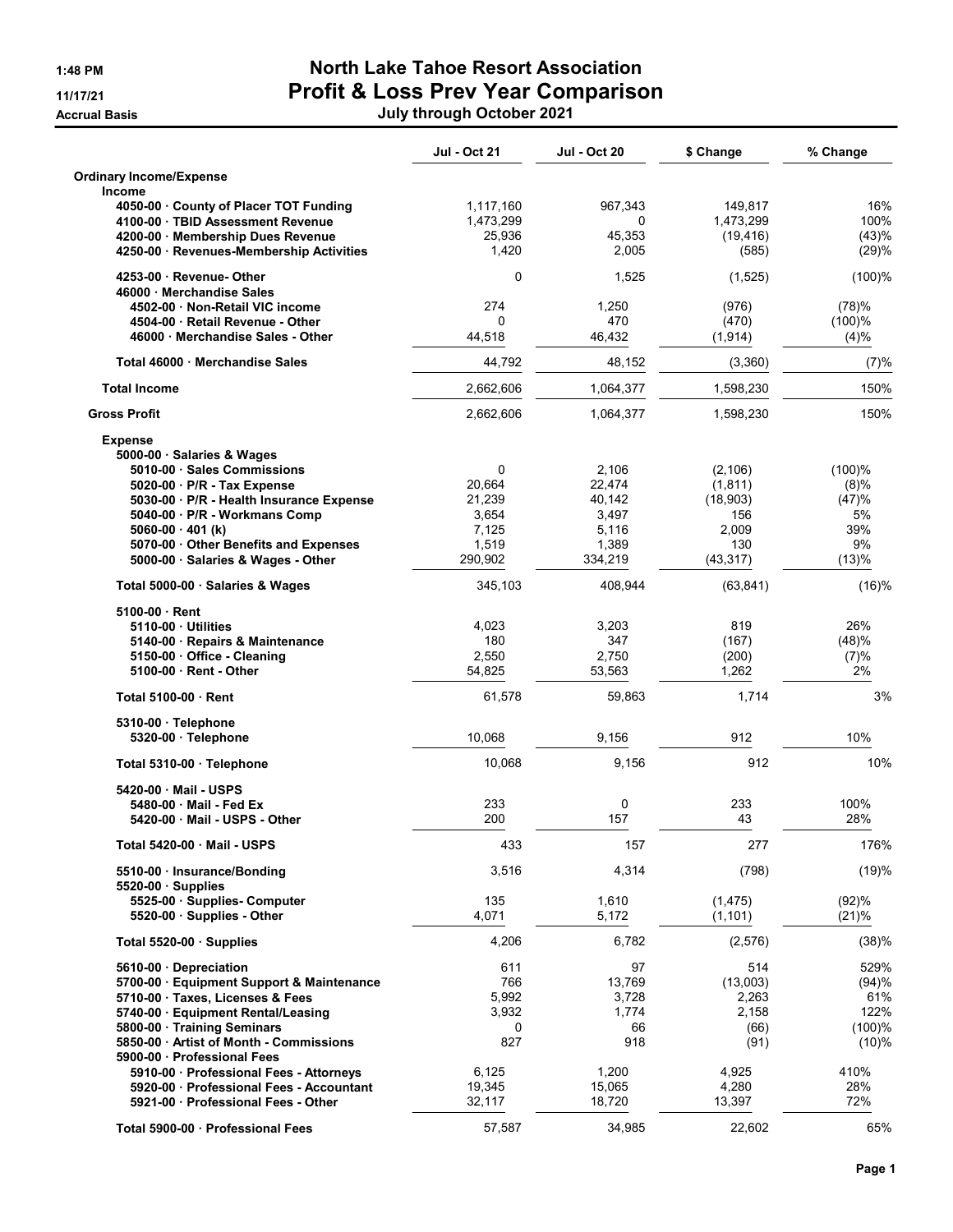# 1:48 PM North Lake Tahoe Resort Association 11/17/21 Profit & Loss Prev Year Comparison Accrual Basis July through October 2021

|                                                                                                                                                                                                                      | <b>Jul - Oct 21</b>                                    | <b>Jul - Oct 20</b>                                    | \$ Change                                                     | % Change                                                   |
|----------------------------------------------------------------------------------------------------------------------------------------------------------------------------------------------------------------------|--------------------------------------------------------|--------------------------------------------------------|---------------------------------------------------------------|------------------------------------------------------------|
| $6020-00$ Programs<br>6018-00 Business Assoc. Grants                                                                                                                                                                 | 10,000                                                 | 0                                                      | 10,000                                                        | 100%                                                       |
| Total 6020-00 · Programs                                                                                                                                                                                             | 10,000                                                 | 0                                                      | 10,000                                                        | 100%                                                       |
| 6420-00 Events<br>6420-01 · Sponsorships                                                                                                                                                                             |                                                        |                                                        |                                                               |                                                            |
| 6421-04 · Broken Arrow Skyrace                                                                                                                                                                                       | 5,000                                                  | 0                                                      | 5,000                                                         | 100%                                                       |
| Total 6420-01 · Sponsorships                                                                                                                                                                                         | 5,000                                                  | $\Omega$                                               | 5,000                                                         | 100%                                                       |
| 6421-00 New Event Development<br>6424-00 Event Operation Expenses                                                                                                                                                    | $\mathbf 0$<br>225                                     | 4,000<br>0                                             | (4,000)<br>225                                                | (100)%<br>100%                                             |
| Total 6420-00 Events                                                                                                                                                                                                 | 5,225                                                  | 4,000                                                  | 1,225                                                         | 31%                                                        |
| 6423-00 Membership Activities<br>6434-00 Community Awards Dinner<br>6437-00 · Tuesday Morning Breakfast Club<br>6442-00 · Public Relations/Website/Digita<br>6444-00 Trades<br>6423-00 Membership Activities - Other | 0<br>(500)<br>1,838<br>295<br>403                      | 295<br>0<br>2,420<br>0<br>915                          | (295)<br>(500)<br>(582)<br>295<br>(512)                       | $(100)$ %<br>(100)%<br>(24)%<br>100%<br>(56)%              |
| Total 6423-00 · Membership Activities                                                                                                                                                                                | 2,036                                                  | 3,630                                                  | (1,594)                                                       | (44)%                                                      |
| 6730-00 Marketing Cooperative/Media<br>6742-00 · Non-NLT Co-Op Marketing Program                                                                                                                                     | 291,209<br>15,736                                      | 228,082<br>1,377                                       | 63,127<br>14,359                                              | 28%<br>1,043%                                              |
| 6743-00 · BACC Marketing Programs<br>6743-01 Year Round Shopping Campaign                                                                                                                                            | 0                                                      | 0                                                      | 0                                                             | 0%                                                         |
| Total 6743-00 · BACC Marketing Programs                                                                                                                                                                              | 0                                                      | 0                                                      | 0                                                             | 0%                                                         |
| 6750-00 Business Association Grant<br>6750-01 Business Assn Grant - NTBA<br>6750-02 Business Assn Grant - TCDA                                                                                                       | 33,333<br>33,333                                       | 0<br>0                                                 | 33,333<br>33,333                                              | 100%<br>100%                                               |
| Total 6750-00 Business Association Grant                                                                                                                                                                             | 66,667                                                 | $\Omega$                                               | 66,667                                                        | 100%                                                       |
| 7500-00 Trade Shows/Travel<br>8100-00 Cost of Goods Sold<br>51100 · Freight and Shipping Costs<br>59900 · POS Inventory Adjustments<br>8100-01 · CGS - Other                                                         | 0<br>848<br>112<br>10                                  | 395<br>836<br>478<br>56,727                            | (395)<br>13<br>(366)<br>(56, 717)                             | (100)%<br>2%<br>(77)%<br>(100)%                            |
| 8100-00 · Cost of Goods Sold - Other                                                                                                                                                                                 | 22,572                                                 | 24,228                                                 | (1,656)                                                       | (7)%                                                       |
| Total 8100-00 Cost of Goods Sold                                                                                                                                                                                     | 23,542                                                 | 82,269                                                 | (58, 727)                                                     | (71)%                                                      |
| 8200-00 Associate Relations<br>8300-00 · Board Functions<br>8500-00 Credit Card Fees<br>8600-00 · Additional Opportunites<br>8700-00 Automobile Expenses<br>8750-00 Meals/Meetings<br>8810-00 Dues & Subscriptions   | 454<br>31,543<br>1,319<br>7,625<br>418<br>111<br>4,262 | 904<br>1,567<br>1,474<br>10,385<br>810<br>206<br>2,707 | (450)<br>29,977<br>(155)<br>(2,760)<br>(393)<br>(96)<br>1,555 | (50)%<br>1,914%<br>(11)%<br>(27)%<br>(49)%<br>(46)%<br>58% |
| 8910-00 Travel                                                                                                                                                                                                       | 303                                                    | 0                                                      | 303                                                           | 100%                                                       |
| 8920-00 Bad Debt                                                                                                                                                                                                     | 624                                                    | 0                                                      | 624                                                           | 100%                                                       |
| <b>Total Expense</b>                                                                                                                                                                                                 | 955,692                                                | 882,360                                                | 73,332                                                        | 8%                                                         |
| <b>Net Ordinary Income</b>                                                                                                                                                                                           | 1,706,914                                              | 182,017                                                | 1,524,897                                                     | 838%                                                       |
| <b>Other Income/Expense</b><br><b>Other Income</b><br>4700-00 Revenues- Interest & Investment                                                                                                                        | 44                                                     | 68                                                     | (24)                                                          | (35)%                                                      |
| <b>Total Other Income</b>                                                                                                                                                                                            | 44                                                     | 68                                                     | (24)                                                          | (35)%                                                      |
| <b>Other Expense</b><br><b>Balancing Adjustments</b>                                                                                                                                                                 | 0                                                      | 0                                                      | 0                                                             | 0%                                                         |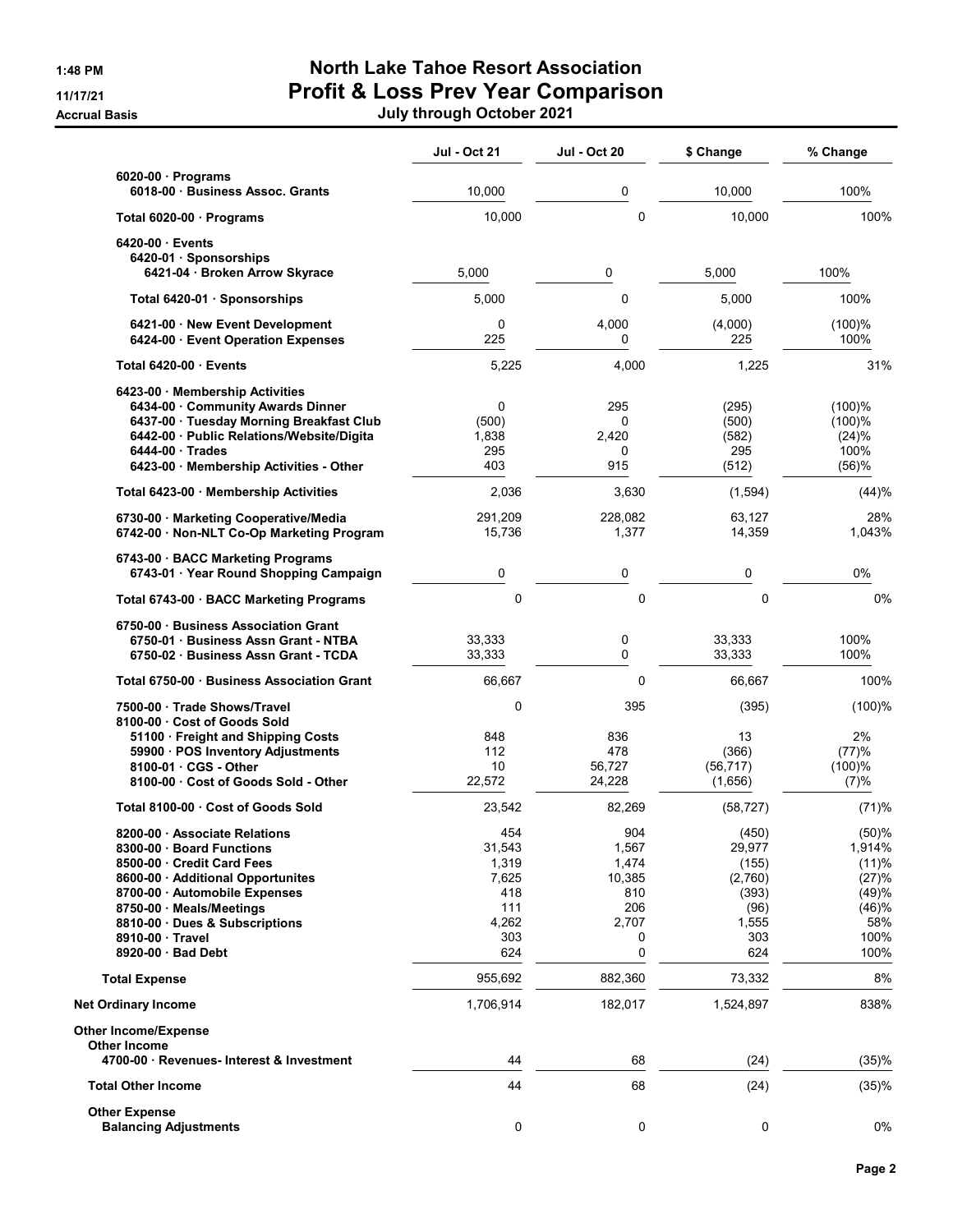# 1:48 PM North Lake Tahoe Resort Association 11/17/21 Profit & Loss Prev Year Comparison Accrual Basis July through October 2021

|                            | <b>Jul - Oct 21</b> | <b>Jul - Oct 20</b> | \$ Change | % Change |
|----------------------------|---------------------|---------------------|-----------|----------|
| 8990-00 Allocated          |                     |                     |           | 0%       |
| <b>Total Other Expense</b> |                     |                     |           | 0%       |
| <b>Net Other Income</b>    | 44                  | 68                  | (24)      | (35)%    |
| Net Income                 | 1,706,958           | 182.084             | 1,524,874 | 838%     |
|                            |                     |                     |           |          |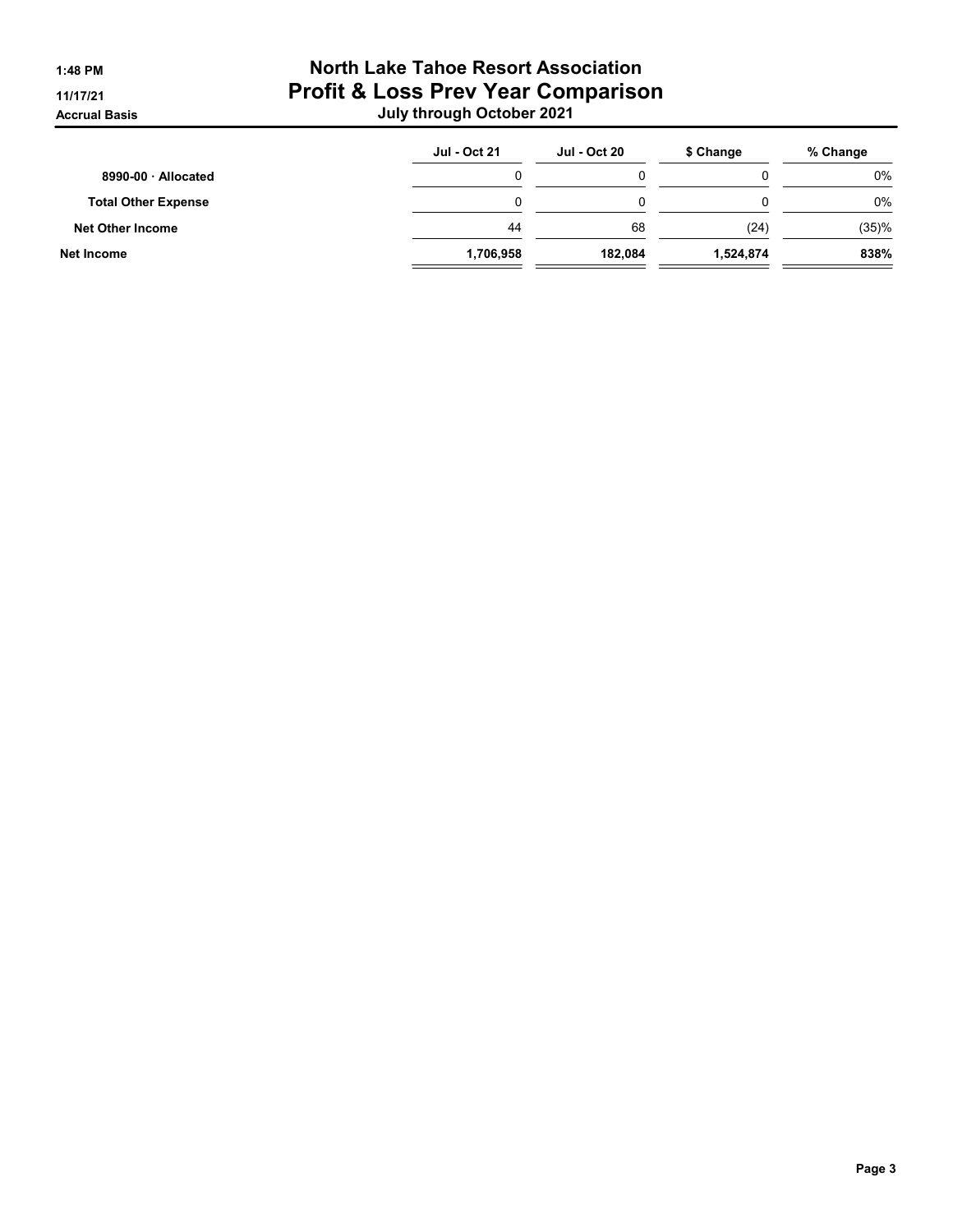### 11:44 AM **North Lake Tahoe Resort Association** 11/17/21 Profit & Loss Budget Performance

Accrual Basis **11 - Marketing** 

|                                                                                                                                                                                                                                                                                | <b>Oct 21</b>                                                 | <b>Budget</b>                                                    | \$ Over Budget                                           | Jul - Oct 21                                    | <b>YTD Budget</b>                                                    | \$ Over Budget                                                            | <b>Annual Budget</b>                                               |
|--------------------------------------------------------------------------------------------------------------------------------------------------------------------------------------------------------------------------------------------------------------------------------|---------------------------------------------------------------|------------------------------------------------------------------|----------------------------------------------------------|-------------------------------------------------|----------------------------------------------------------------------|---------------------------------------------------------------------------|--------------------------------------------------------------------|
| <b>Ordinary Income/Expense</b>                                                                                                                                                                                                                                                 |                                                               |                                                                  |                                                          |                                                 |                                                                      |                                                                           |                                                                    |
| Income<br>4050-00 County of Placer TOT Funding                                                                                                                                                                                                                                 | 145,399                                                       | 247,824                                                          | (102, 425)                                               | 600,432                                         | 741,682                                                              | (141, 250)                                                                | 2,188,080                                                          |
| <b>Total Income</b>                                                                                                                                                                                                                                                            | 145,399                                                       | 247,824                                                          | (102, 425)                                               | 600,432                                         | 741,682                                                              | (141, 250)                                                                | 2.188.080                                                          |
| <b>Gross Profit</b>                                                                                                                                                                                                                                                            | 145,399                                                       | 247,824                                                          | (102, 425)                                               | 600,432                                         | 741,682                                                              | (141, 250)                                                                | 2,188,080                                                          |
| <b>Expense</b>                                                                                                                                                                                                                                                                 |                                                               |                                                                  |                                                          |                                                 |                                                                      |                                                                           |                                                                    |
| 5000-00 · Salaries & Wages<br>$5020-00 \cdot P/R$ - Tax Expense<br>5030-00 · P/R - Health Insurance Expense<br>5040-00 · P/R - Workmans Comp<br>5060-00 $\cdot$ 401 (k)<br>5070-00 · Other Benefits and Expenses<br>5000-00 · Salaries & Wages - Other                         | 720<br>1,286<br>72<br>358<br>29<br>12,506                     | 2,393<br>4,120<br>129<br>957<br>121<br>23,927                    | (1,673)<br>(2,834)<br>(57)<br>(599)<br>(92)<br>(11, 421) | 4,420<br>9,542<br>651<br>2,404<br>942<br>67,357 | 9,571<br>16,480<br>515<br>3,828<br>485<br>95,708                     | (5, 151)<br>(6,938)<br>136<br>(1, 425)<br>457<br>(28, 351)                | 21,534<br>37,080<br>1,159<br>8,614<br>1,092<br>215,344             |
| Total 5000-00 · Salaries & Wages                                                                                                                                                                                                                                               | 14,972                                                        | 31,647                                                           | (16, 675)                                                | 85,316                                          | 126,588                                                              | (41, 271)                                                                 | 284,822                                                            |
| $5100-00 \cdot$ Rent<br>$5110-00 \cdot$ Utilities<br>5140-00 · Repairs & Maintenance<br>5150-00 · Office - Cleaning<br>5100-00 · Rent - Other                                                                                                                                  | 180<br>0<br>0<br>1,858                                        | 125<br>75<br>188<br>2,083                                        | 55<br>(75)<br>(188)<br>(226)                             | 586<br>0<br>613<br>7,431                        | 500<br>300<br>750<br>8,333                                           | 86<br>(300)<br>(137)<br>(902)                                             | 1,125<br>675<br>1,688<br>18,750                                    |
| Total 5100-00 · Rent                                                                                                                                                                                                                                                           | 2,037                                                         | 2,471                                                            | (434)                                                    | 8,631                                           | 9,883                                                                | (1, 253)                                                                  | 22,237                                                             |
| 5310-00 · Telephone<br>5320-00 · Telephone                                                                                                                                                                                                                                     | 591                                                           | 578                                                              | 13                                                       | 2,142                                           | 2,313                                                                | (172)                                                                     | 5,205                                                              |
| Total 5310-00 · Telephone                                                                                                                                                                                                                                                      | 591                                                           | 578                                                              | 13                                                       | 2,142                                           | 2,313                                                                | (172)                                                                     | 5,205                                                              |
| 5420-00 Mail - USPS<br>5480-00 · Mail - Fed Ex<br>5420-00 · Mail - USPS - Other                                                                                                                                                                                                | 0<br>0                                                        | 0                                                                | $\pmb{0}$                                                | 85<br>53                                        | 0                                                                    | 53                                                                        | 0                                                                  |
| Total 5420-00 · Mail - USPS                                                                                                                                                                                                                                                    | $\Omega$                                                      | $\mathbf 0$                                                      | $\mathbf 0$                                              | 137                                             | $\Omega$                                                             | 137                                                                       | $\mathbf 0$                                                        |
| 5510-00 · Insurance/Bonding<br>$5520-00 \cdot$ Supplies                                                                                                                                                                                                                        | 0                                                             |                                                                  |                                                          | 87                                              |                                                                      |                                                                           |                                                                    |
| 5525-00 · Supplies- Computer<br>5520-00 · Supplies - Other                                                                                                                                                                                                                     | 0<br>77                                                       | 417<br>0                                                         | (417)<br>77                                              | 40<br>288                                       | 1,667<br>0                                                           | (1,627)<br>288                                                            | 3,750<br>0                                                         |
| Total 5520-00 · Supplies                                                                                                                                                                                                                                                       | 77                                                            | 417                                                              | (339)                                                    | 327                                             | 1,667                                                                | (1, 339)                                                                  | 3,750                                                              |
| 5700-00 · Equipment Support & Maintenance<br>5710-00 · Taxes, Licenses & Fees<br>5740-00 · Equipment Rental/Leasing<br>5900-00 · Professional Fees                                                                                                                             | $\mathbf 0$<br>$\Omega$<br>81                                 | 13<br>13<br>83                                                   | (13)<br>(13)<br>(2)                                      | 0<br>48<br>378                                  | 50<br>50<br>333                                                      | (50)<br>(2)<br>44                                                         | 113<br>113<br>750                                                  |
| 5910-00 · Professional Fees - Attorneys<br>5921-00 · Professional Fees - Other                                                                                                                                                                                                 | 0<br>0                                                        | 125<br>125                                                       | (125)<br>(125)                                           | 0<br>0                                          | 500<br>500                                                           | (500)<br>(500)                                                            | 1,125<br>1,125                                                     |
| Total 5900-00 · Professional Fees                                                                                                                                                                                                                                              | $\Omega$                                                      | 250                                                              | (250)                                                    | 0                                               | 1,000                                                                | (1,000)                                                                   | 2,250                                                              |
| $6020-00 \cdot$ Programs<br>6016-00 · Special Event Partnership<br>6018-00 · Business Assoc. Grants                                                                                                                                                                            | 0<br>10,000                                                   | 0<br>0                                                           | 0<br>10,000                                              | $\Omega$<br>10,000                              | 0<br>0                                                               | $\mathbf 0$<br>10,000                                                     | 50,000<br>20,000                                                   |
| Total 6020-00 · Programs                                                                                                                                                                                                                                                       | 10,000                                                        | 0                                                                | 10,000                                                   | 10,000                                          | $\Omega$                                                             | 10,000                                                                    | 70,000                                                             |
| $6420-00 \cdot$ Events<br>6420-01 · Sponsorships<br>6421-01 · 4th of July Fireworks<br>6421-04 · Broken Arrow Skyrace<br>6421-06 · Spartan<br>6421-07 · Tahoe Lacrosse Tournament<br>6421-10 · WinterWonderGrass - Tahoe<br>6421-17 · Enduro<br>6421-18 · Sponsorships - Other | 0<br>$\mathbf 0$<br>$\mathbf 0$<br>$\mathbf 0$<br>0<br>0<br>0 | $\mathbf 0$<br>400<br>0<br>8,000<br>25,000<br>$\Omega$<br>15,000 | 0<br>(400)<br>0<br>(8,000)<br>(25,000)<br>O<br>(15,000)  | 0<br>5,000<br>0<br>0<br>0<br>0<br>0             | $\mathbf 0$<br>400<br>4,400<br>8,000<br>25,000<br>$\Omega$<br>15,400 | $\mathbf 0$<br>4,600<br>(4, 400)<br>(8,000)<br>(25,000)<br>O<br>(15, 400) | 30,000<br>25,400<br>179,400<br>8,000<br>25,400<br>80,000<br>62,800 |
| Total 6420-01 · Sponsorships                                                                                                                                                                                                                                                   | 0                                                             | 48,400                                                           | (48, 400)                                                | 5,000                                           | 53,200                                                               | (48, 200)                                                                 | 411,000                                                            |
| 6421-00 · New Event Development<br>6424-00 · Event Operation Expenses                                                                                                                                                                                                          | 0<br>0                                                        | 34,025<br>0                                                      | (34, 025)<br>0                                           | 0<br>225                                        | 68,050<br>0                                                          | (68,050)<br>225                                                           | 102,075<br>1,500                                                   |
| Total 6420-00 · Events                                                                                                                                                                                                                                                         | $\mathbf 0$                                                   | 82,425                                                           | (82, 425)                                                | 5,225                                           | 121,250                                                              | (116, 025)                                                                | 514,575                                                            |
| 6730-00 · Marketing Cooperative/Media<br>6742-00 · Non-NLT Co-Op Marketing Program                                                                                                                                                                                             | 52,079<br>6,213                                               | 52,079<br>5,000                                                  | 0<br>1,213                                               | 260,254<br>14,936                               | 260,254<br>20,000                                                    | 0<br>(5,064)                                                              | 801,630<br>45,000                                                  |
| 6743-00 · BACC Marketing Programs<br>6743-01 · Year Round Shopping Campaign<br>6743-03 · Winter Lakeside Campaign                                                                                                                                                              | 0<br>0                                                        | 2,000<br>3,600                                                   | (2,000)<br>(3,600)                                       | 0<br>0                                          | 4,000<br>3,600                                                       | (4,000)<br>(3,600)                                                        | 14,000<br>20,000                                                   |
| Total 6743-00 · BACC Marketing Programs                                                                                                                                                                                                                                        | $\mathbf 0$                                                   | 5,600                                                            | (5,600)                                                  | 0                                               | 7,600                                                                | (7,600)                                                                   | 34,000                                                             |
| 8200-00 · Associate Relations<br>8600-00 · Additional Opportunites<br>8700-00 · Automobile Expenses<br>8750-00 · Meals/Meetings<br>8810-00 · Dues & Subscriptions<br>8910-00 · Travel                                                                                          | 41<br>5,025<br>141<br>$\mathbf 0$<br>32<br>303                | 21<br>4,167<br>125<br>42<br>83<br>417                            | 20<br>858<br>16<br>(42)<br>(51)<br>(114)                 | 41<br>5,025<br>200<br>0<br>129<br>303           | 83<br>16,667<br>500<br>167<br>333<br>1,667                           | (43)<br>(11, 642)<br>(300)<br>(167)<br>(204)<br>(1, 364)                  | 187<br>37,500<br>1,125<br>375<br>750<br>3,750                      |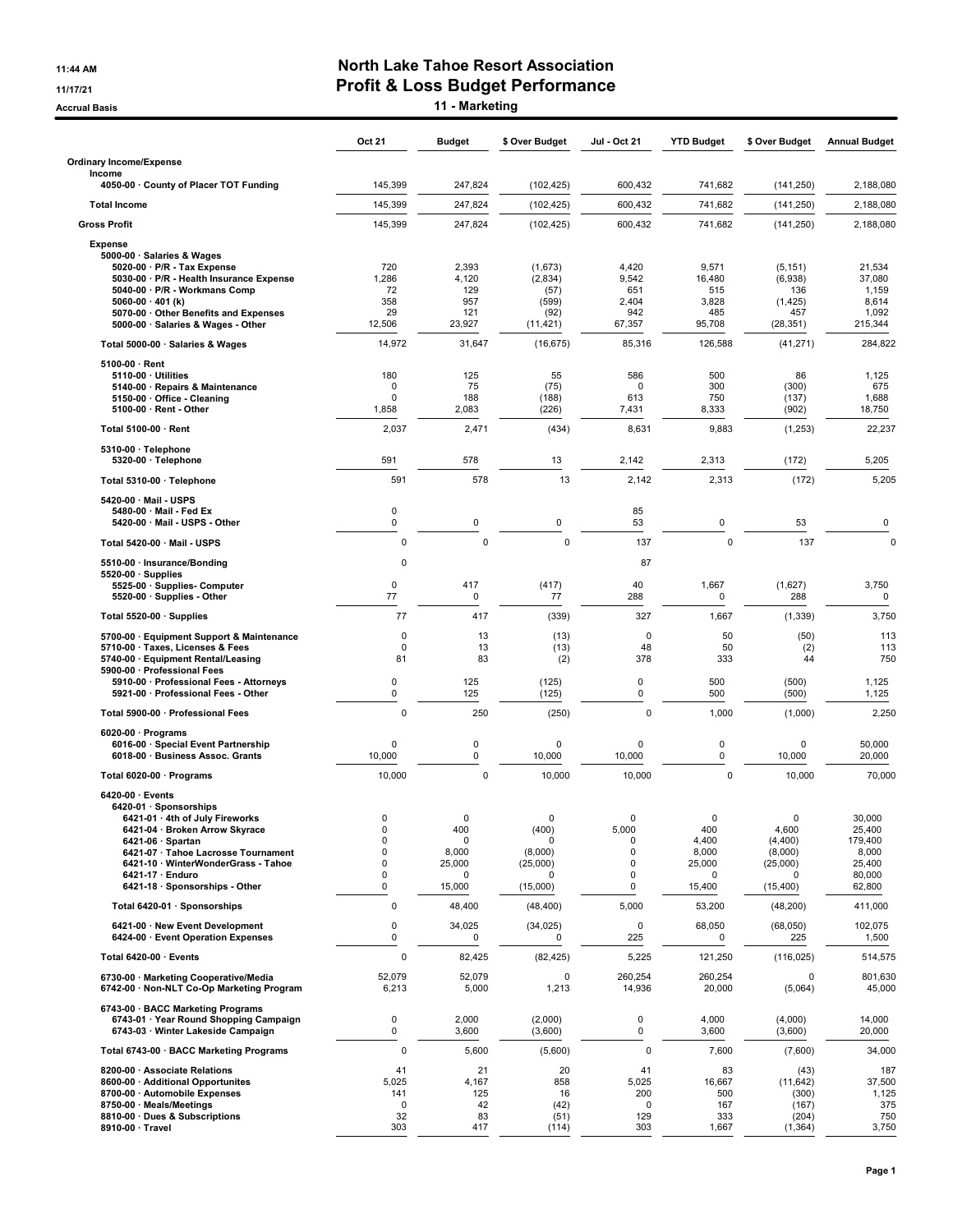#### 11:44 AM **North Lake Tahoe Resort Association** 11/17/21 Profit & Loss Budget Performance Accrual Basis **11 - Marketing**

|                                                                                          | Oct 21    | <b>Budget</b> | \$ Over Budget | <b>Jul - Oct 21</b> | <b>YTD Budget</b> | \$ Over Budget | <b>Annual Budget</b> |
|------------------------------------------------------------------------------------------|-----------|---------------|----------------|---------------------|-------------------|----------------|----------------------|
| <b>Total Expense</b>                                                                     | 91,593    | 185,429       | (93, 836)      | 393,179             | 570,405           | (177, 226)     | 1,828,132            |
| <b>Net Ordinary Income</b>                                                               | 53,806    | 62,395        | (8,589)        | 207,253             | 171,277           | 35,976         | 359,948              |
| <b>Other Income/Expense</b><br>Other Income<br>4700-00 · Revenues- Interest & Investment | 11        | 0             | 11             | 44                  | 0                 | 44             | 0                    |
| <b>Total Other Income</b>                                                                | 11        | 0             | 11             | 44                  | $\mathbf 0$       | 44             | 0                    |
| <b>Other Expense</b><br>8990-00 · Allocated                                              | 63,605    | 42,395        | 21,210         | 179,399             | 151,277           | 28,123         | 359,948              |
| <b>Total Other Expense</b>                                                               | 63,605    | 42,395        | 21,210         | 179,399             | 151,277           | 28,123         | 359,948              |
| <b>Net Other Income</b>                                                                  | (63, 594) | (42, 395)     | (21, 199)      | (179, 355)          | (151, 277)        | (28,079)       | (359, 948)           |
| Net Income                                                                               | (9,788)   | 20,000        | (29, 788)      | 27,898              | 20,000            | 7,898          | 0                    |
|                                                                                          |           |               |                |                     |                   |                |                      |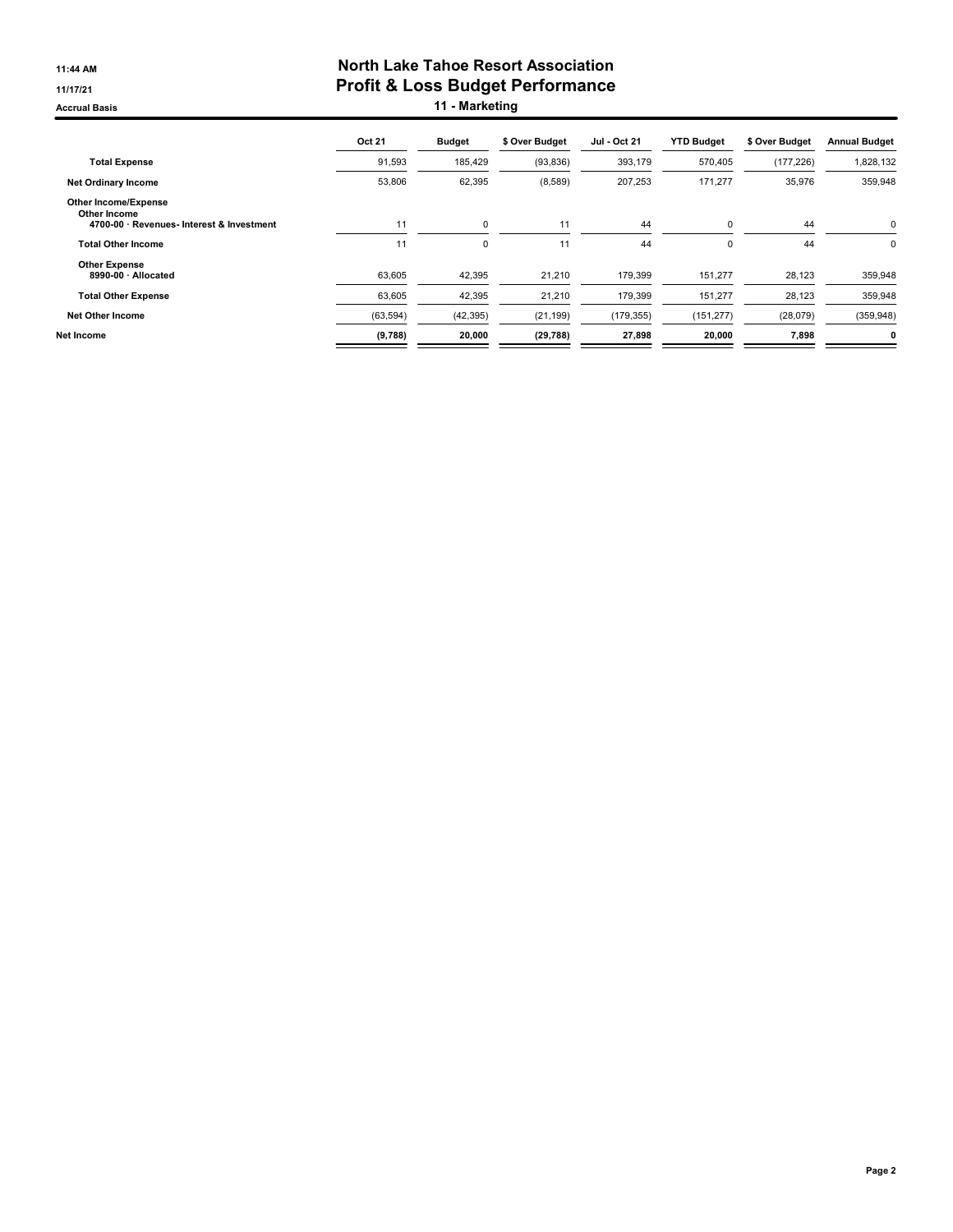## 11:45 AM **North Lake Tahoe Resort Association** 11/17/21 Profit & Loss Budget Performance

Accrual Basis 20 - Conference

|                                                                                                                                                                                                                                                                    | <b>Oct 21</b>                                      | <b>Budget</b>                                | \$ Over Bud                                                | <b>Jul - Oct 21</b>                                  | <b>YTD Budget</b>                               | \$ Over Bud                                                 | <b>Annual Bud</b>                                    |
|--------------------------------------------------------------------------------------------------------------------------------------------------------------------------------------------------------------------------------------------------------------------|----------------------------------------------------|----------------------------------------------|------------------------------------------------------------|------------------------------------------------------|-------------------------------------------------|-------------------------------------------------------------|------------------------------------------------------|
| <b>Ordinary Income/Expense</b>                                                                                                                                                                                                                                     |                                                    |                                              |                                                            |                                                      |                                                 |                                                             |                                                      |
| Income<br>4050-00 County of Placer TOT Funding                                                                                                                                                                                                                     | 38.685                                             | 38.685                                       | 0                                                          | 166,715                                              | 166.715                                         | 0                                                           | 360,285                                              |
| <b>Total Income</b>                                                                                                                                                                                                                                                | 38.685                                             | 38,685                                       | $\mathbf 0$                                                | 166,715                                              | 166.715                                         | $\mathbf 0$                                                 | 360,285                                              |
| <b>Gross Profit</b>                                                                                                                                                                                                                                                | 38,685                                             | 38,685                                       | $\mathbf 0$                                                | 166,715                                              | 166,715                                         | $\mathbf 0$                                                 | 360,285                                              |
| <b>Expense</b><br>5000-00 · Salaries & Wages<br>5020-00 · P/R - Tax Expense<br>5030-00 · P/R - Health Insurance Expense<br>5040-00 · P/R - Workmans Comp<br>5060-00 $\cdot$ 401 (k)<br>5070-00 · Other Benefits and Expenses<br>5000-00 · Salaries & Wages - Other | (14)<br>1,609<br>17<br>(34)<br>$\Omega$<br>(847)   | 1,747<br>2,103<br>167<br>417<br>75<br>17,474 | (1,762)<br>(494)<br>(149)<br>(451)<br>(75)<br>(18, 321)    | 1,688<br>1,806<br>254<br>917<br>63<br>24,876         | 6,990<br>8,412<br>667<br>1,667<br>300<br>69,897 | (5, 302)<br>(6,606)<br>(413)<br>(750)<br>(237)<br>(45, 021) | 15,727<br>18,926<br>1,500<br>3,750<br>675<br>157,268 |
| Total 5000-00 · Salaries & Wages                                                                                                                                                                                                                                   | 731                                                | 21,983                                       | (21, 252)                                                  | 29,603                                               | 87,932                                          | (58, 328)                                                   | 197,846                                              |
| 5100-00 · Rent<br>5110-00 · Utilities<br>5140-00 · Repairs & Maintenance<br>5150-00 · Office - Cleaning<br>5100-00 · Rent - Other                                                                                                                                  | 126<br>$\Omega$<br>$\Omega$<br>1.186               | 83<br>63<br>125<br>1,333                     | 42<br>(63)<br>(125)<br>(148)                               | 408<br>$\Omega$<br>423<br>4.743                      | 333<br>250<br>500<br>5,333                      | 75<br>(250)<br>(77)<br>(590)                                | 750<br>563<br>1,125<br>12,000                        |
| Total 5100-00 · Rent                                                                                                                                                                                                                                               | 1,311                                              | 1,604                                        | (293)                                                      | 5,574                                                | 6,417                                           | (843)                                                       | 14,437                                               |
| 5310-00 · Telephone<br>5320-00 · Telephone                                                                                                                                                                                                                         | 392                                                | 417                                          | (24)                                                       | 1,360                                                | 1,667                                           | (307)                                                       | 3,750                                                |
| Total 5310-00 · Telephone                                                                                                                                                                                                                                          | 392                                                | 417                                          | (24)                                                       | 1,360                                                | 1,667                                           | (307)                                                       | 3,750                                                |
| 5420-00 · Mail - USPS<br>5480-00 Mail - Fed Ex<br>5420-00 · Mail - USPS - Other                                                                                                                                                                                    | 0<br>$\Omega$                                      | 17                                           | (17)                                                       | 137<br>36                                            | 67                                              | (30)                                                        | 150                                                  |
| Total 5420-00 · Mail - USPS                                                                                                                                                                                                                                        | 0                                                  | 17                                           | (17)                                                       | 173                                                  | 67                                              | 107                                                         | 150                                                  |
| 5510-00 · Insurance/Bonding<br>$5520-00 \cdot$ Supplies                                                                                                                                                                                                            | $\mathbf 0$<br>53                                  | 113                                          | (59)                                                       | 60<br>198                                            | 450                                             | (252)                                                       | 1,013                                                |
| 5710-00 · Taxes, Licenses & Fees<br>5740-00 · Equipment Rental/Leasing<br>5800-00 · Training Seminars<br>6730-00 · Marketing Cooperative/Media<br>8200-00 · Associate Relations<br>8750-00 · Meals/Meetings                                                        | 15<br>56<br>$\Omega$<br>7,739<br>80<br>$\mathbf 0$ | 8<br>63<br>83<br>7,739<br>13<br>29           | $\overline{7}$<br>(6)<br>(83)<br>$\mathbf 0$<br>68<br>(29) | 53<br>262<br>$\Omega$<br>30,955<br>80<br>$\mathbf 0$ | 33<br>250<br>333<br>30,955<br>50<br>117         | 20<br>12<br>(333)<br>$\mathbf 0$<br>30<br>(117)             | 75<br>563<br>750<br>69,648<br>113<br>263             |
| <b>Total Expense</b>                                                                                                                                                                                                                                               | 10,378                                             | 32,067                                       | (21, 689)                                                  | 68,318                                               | 128,270                                         | (59, 951)                                                   | 288,607                                              |
| <b>Net Ordinary Income</b>                                                                                                                                                                                                                                         | 28,307                                             | 6,618                                        | 21,689                                                     | 98,397                                               | 38,445                                          | 59,951                                                      | 71,678                                               |
| Other Income/Expense<br><b>Other Expense</b>                                                                                                                                                                                                                       |                                                    |                                              |                                                            |                                                      |                                                 |                                                             |                                                      |
| 8990-00 · Allocated                                                                                                                                                                                                                                                | 11,817                                             | 6,618                                        | 5,199                                                      | 31,172                                               | 38,445                                          | (7, 273)                                                    | 71,678                                               |
| <b>Total Other Expense</b>                                                                                                                                                                                                                                         | 11,817                                             | 6,618                                        | 5,199                                                      | 31,172                                               | 38,445                                          | (7, 273)                                                    | 71,678                                               |
| <b>Net Other Income</b>                                                                                                                                                                                                                                            | (11, 817)                                          | (6,618)                                      | (5, 199)                                                   | (31, 172)                                            | (38, 445)                                       | 7,273                                                       | (71, 678)                                            |
| Net Income                                                                                                                                                                                                                                                         | 16,490                                             | (0)                                          | 16,490                                                     | 67,224                                               | (0)                                             | 67,224                                                      | (0)                                                  |
|                                                                                                                                                                                                                                                                    |                                                    |                                              |                                                            |                                                      |                                                 |                                                             |                                                      |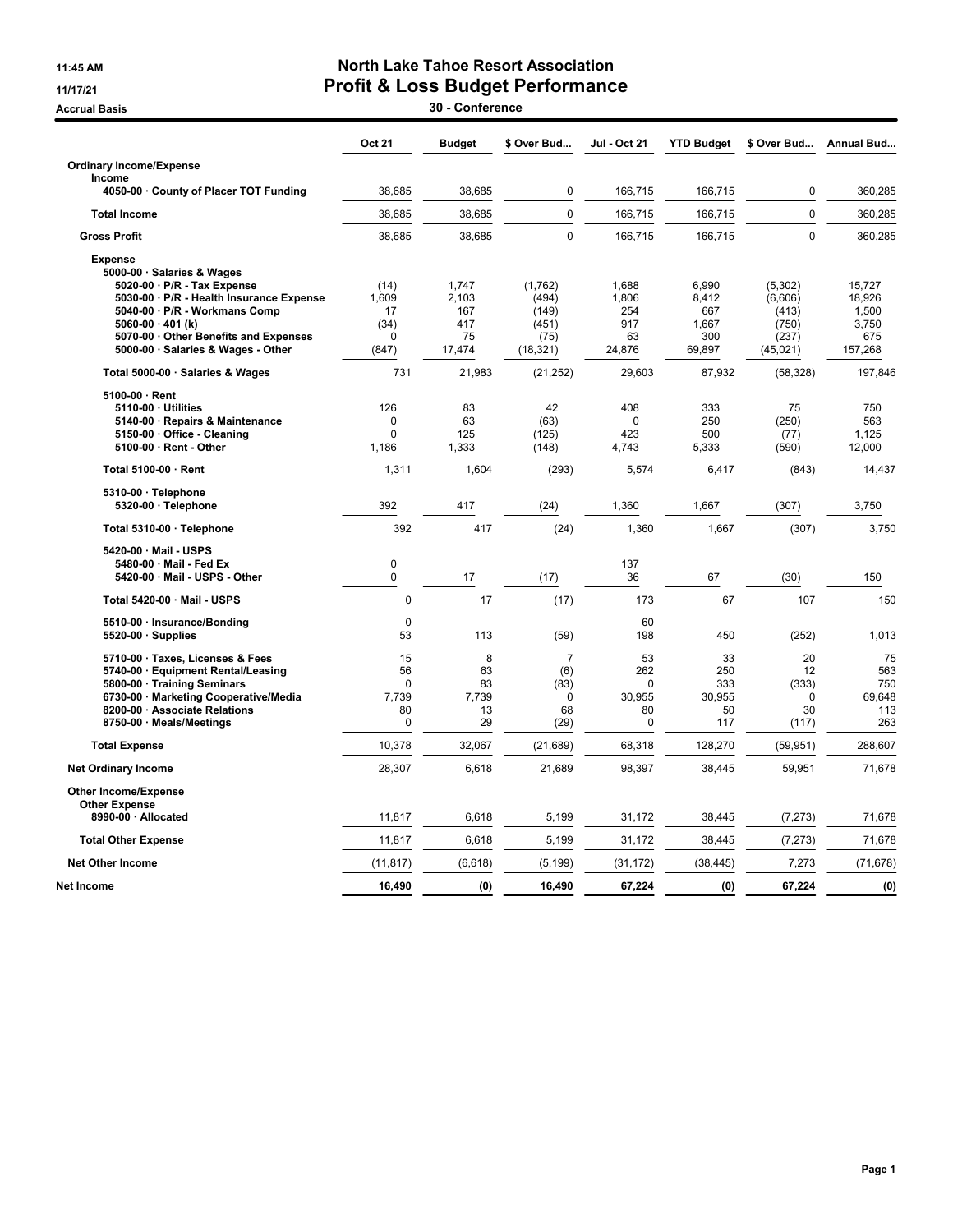### 11:45 AM **North Lake Tahoe Resort Association** 11/17/21 Profit & Loss Budget Performance

Accrual Basis 42 - Visitor Center

|                                                                                                                                                                                                                                                                  | Oct 21                                                        | <b>Budget</b>                                      | \$ Over Budget                                        | Jul - Oct 21                                     | <b>YTD Budget</b>                                 | \$ Over Budget                                          | <b>Annual Budget</b>                                 |
|------------------------------------------------------------------------------------------------------------------------------------------------------------------------------------------------------------------------------------------------------------------|---------------------------------------------------------------|----------------------------------------------------|-------------------------------------------------------|--------------------------------------------------|---------------------------------------------------|---------------------------------------------------------|------------------------------------------------------|
| <b>Ordinary Income/Expense</b><br>Income                                                                                                                                                                                                                         |                                                               |                                                    |                                                       |                                                  |                                                   |                                                         |                                                      |
| 4050-00 County of Placer TOT Funding<br>46000 · Merchandise Sales                                                                                                                                                                                                | 35,667                                                        | 35,667                                             | 0                                                     | 157.003                                          | 157,003                                           | 0                                                       | 342,770                                              |
| 4502-00 · Non-Retail VIC income<br>46000 · Merchandise Sales - Other                                                                                                                                                                                             | 169<br>6,709                                                  | $\mathbf 0$<br>9,000                               | 169<br>(2, 291)                                       | 274<br>44,518                                    | O<br>35,500                                       | 274<br>9,018                                            | $\mathbf 0$<br>59,500                                |
| Total 46000 · Merchandise Sales                                                                                                                                                                                                                                  | 6,878                                                         | 9,000                                              | (2, 122)                                              | 44,792                                           | 35,500                                            | 9,292                                                   | 59,500                                               |
| <b>Total Income</b>                                                                                                                                                                                                                                              | 42,545                                                        | 44,667                                             | (2, 122)                                              | 201,795                                          | 192,503                                           | 9,292                                                   | 402,270                                              |
| <b>Gross Profit</b>                                                                                                                                                                                                                                              | 42,545                                                        | 44,667                                             | (2, 122)                                              | 201,795                                          | 192,503                                           | 9,292                                                   | 402,270                                              |
| <b>Expense</b><br>5000-00 · Salaries & Wages<br>5020 00 · P/R - Tax Expense<br>5030-00 · P/R - Health Insurance Expense<br>5040-00 · P/R - Workmans Comp<br>5060-00 $\cdot$ 401 (k)<br>5070-00 Other Benefits and Expenses<br>5000-00 · Salaries & Wages - Other | 667<br>3<br>292<br>277<br>$\mathbf 0$<br>6,421                | 1,551<br>1,583<br>583<br>417<br>83<br>15,510       | (884)<br>(1,580)<br>(291)<br>(140)<br>(83)<br>(9,089) | 4,374<br>(295)<br>1,804<br>1,730<br>33<br>44,089 | 6,204<br>6,333<br>2,333<br>1,667<br>333<br>62,040 | (1,830)<br>(6,628)<br>(530)<br>63<br>(300)<br>(17, 952) | 13,959<br>14,250<br>5,250<br>3,750<br>750<br>139,591 |
| Total 5000-00 · Salaries & Wages                                                                                                                                                                                                                                 | 7,660                                                         | 19,728                                             | (12,068)                                              | 51,734                                           | 78,911                                            | (27, 177)                                               | 177,550                                              |
| $5100-00 \cdot$ Rent<br>$5110-00 \cdot$ Utilities<br>5140-00 · Repairs & Maintenance<br>5150 00 Office - Cleaning<br>5100-00 · Rent - Other                                                                                                                      | 641<br>$\mathbf 0$<br>$\mathbf 0$<br>6,522                    | 667<br>500<br>208<br>6,667                         | (25)<br>(500)<br>(208)<br>(145)                       | 1,833<br>$\mathbf 0$<br>225<br>26,086            | 2,667<br>2,000<br>833<br>26,667                   | (834)<br>(2,000)<br>(608)<br>(581)                      | 6,000<br>4,500<br>1,875<br>60,000                    |
| Total 5100-00 · Rent                                                                                                                                                                                                                                             | 7,163                                                         | 8,042                                              | (879)                                                 | 28,144                                           | 32,167                                            | (4,023)                                                 | 72,375                                               |
| 5310-00 · Telephone<br>5320-00 · Telephone                                                                                                                                                                                                                       | 392                                                           | 413                                                | (20)                                                  | 1,360                                            | 1,650                                             | (290)                                                   | 3,713                                                |
| Total 5310-00 · Telephone                                                                                                                                                                                                                                        | 392                                                           | 413                                                | (20)                                                  | 1,360                                            | 1,650                                             | (290)                                                   | 3,713                                                |
| 5420-00 · Mail - USPS                                                                                                                                                                                                                                            | $\mathbf 0$                                                   | 17                                                 | (17)                                                  | 36                                               | 67                                                | (30)                                                    | 150                                                  |
| 5510-00 · Insurance/Bonding<br>$5520-00 \cdot$ Supplies                                                                                                                                                                                                          | 0                                                             |                                                    |                                                       | 60                                               |                                                   |                                                         |                                                      |
| 5525-00 · Supplies- Computer<br>5520-00 · Supplies - Other                                                                                                                                                                                                       | 0<br>663                                                      | 75<br>583                                          | (75)<br>80                                            | 0<br>2,096                                       | 300<br>2,333                                      | (300)<br>(238)                                          | 675<br>5,250                                         |
| Total 5520-00 · Supplies                                                                                                                                                                                                                                         | 663                                                           | 658                                                | 5                                                     | 2,096                                            | 2,633                                             | (538)                                                   | 5,925                                                |
| 5700-00 · Equipment Support & Maintenance<br>5710-00 · Taxes, Licenses & Fees<br>5740-00 · Equipment Rental/Leasing<br>5850-00 · Artist of Month - Commissions<br>6740-00 · Media/Collateral/Production<br>6742-00 · Non-NLT Co-Op Marketing Program             | $\mathbf 0$<br>$\mathbf 0$<br>56<br>158<br>$\mathbf 0$<br>200 | 4<br>$\overline{4}$<br>63<br>167<br>1,667<br>1,000 | (4)<br>(4)<br>(6)<br>(9)<br>(1,667)<br>(800)          | 0<br>376<br>262<br>827<br>0<br>800               | 17<br>17<br>250<br>667<br>6,667<br>4,000          | (17)<br>359<br>12<br>161<br>(6,667)<br>(3,200)          | 38<br>38<br>563<br>1,500<br>15,000<br>9,000          |
| 8100-00 · Cost of Goods Sold<br>51100 · Freight and Shipping Costs<br>59900 · POS Inventory Adjustments<br>8100-01 · CGS - Other<br>8100-00 · Cost of Goods Sold - Other                                                                                         | 152<br>0<br>$\mathbf 0$<br>3,469                              | 125<br>0<br>$\mathbf 0$<br>4,500                   | 27<br>$\mathbf 0$<br>0<br>(1,031)                     | 848<br>112<br>10<br>22,572                       | 500<br>$\mathbf 0$<br>$\Omega$<br>17,750          | 348<br>112<br>10<br>4,822                               | 1,125<br>0<br>0<br>29,750                            |
| Total 8100-00 · Cost of Goods Sold                                                                                                                                                                                                                               | 3,621                                                         | 4,625                                              | (1,004)                                               | 23,542                                           | 18,250                                            | 5,292                                                   | 30,875                                               |
| 8200-00 · Associate Relations<br>8500-00 Credit Card Fees<br>8700-00 · Automobile Expenses<br>8750-00 · Meals/Meetings<br>8810-00 · Dues & Subscriptions                                                                                                         | 128<br>177<br>$\mathsf 0$<br>0<br>0                           | 25<br>423<br>42<br>17<br>133                       | 103<br>(246)<br>(42)<br>(17)<br>(133)                 | 154<br>1,139<br>0<br>0<br>0                      | 100<br>1,669<br>167<br>67<br>533                  | 54<br>(529)<br>(167)<br>(67)<br>(533)                   | 225<br>2,797<br>375<br>150<br>1,200                  |
| <b>Total Expense</b>                                                                                                                                                                                                                                             | 20,218                                                        | 37,026                                             | (16, 808)                                             | 110,529                                          | 147,830                                           | (37, 300)                                               | 321,471                                              |
| <b>Net Ordinary Income</b>                                                                                                                                                                                                                                       | 22,327                                                        | 7,641                                              | 14,686                                                | 91,265                                           | 44,673                                            | 46,592                                                  | 80,798                                               |
| Other Income/Expense<br><b>Other Expense</b><br>8990-00 · Allocated                                                                                                                                                                                              | 28,603                                                        | 7,641                                              | 20,962                                                | 50,432                                           | 44,673                                            | 5,759                                                   | 80,798                                               |
| <b>Total Other Expense</b>                                                                                                                                                                                                                                       | 28,603                                                        | 7,641                                              | 20,962                                                | 50,432                                           | 44,673                                            | 5,759                                                   | 80,798                                               |
| <b>Net Other Income</b>                                                                                                                                                                                                                                          | (28, 603)                                                     | (7,641)                                            | (20, 962)                                             | (50, 432)                                        | (44, 673)                                         | (5,759)                                                 | (80, 798)                                            |
| Net Income                                                                                                                                                                                                                                                       | (6, 276)                                                      | (0)                                                | (6, 276)                                              | 40,833                                           | (0)                                               | 40,833                                                  | (0)                                                  |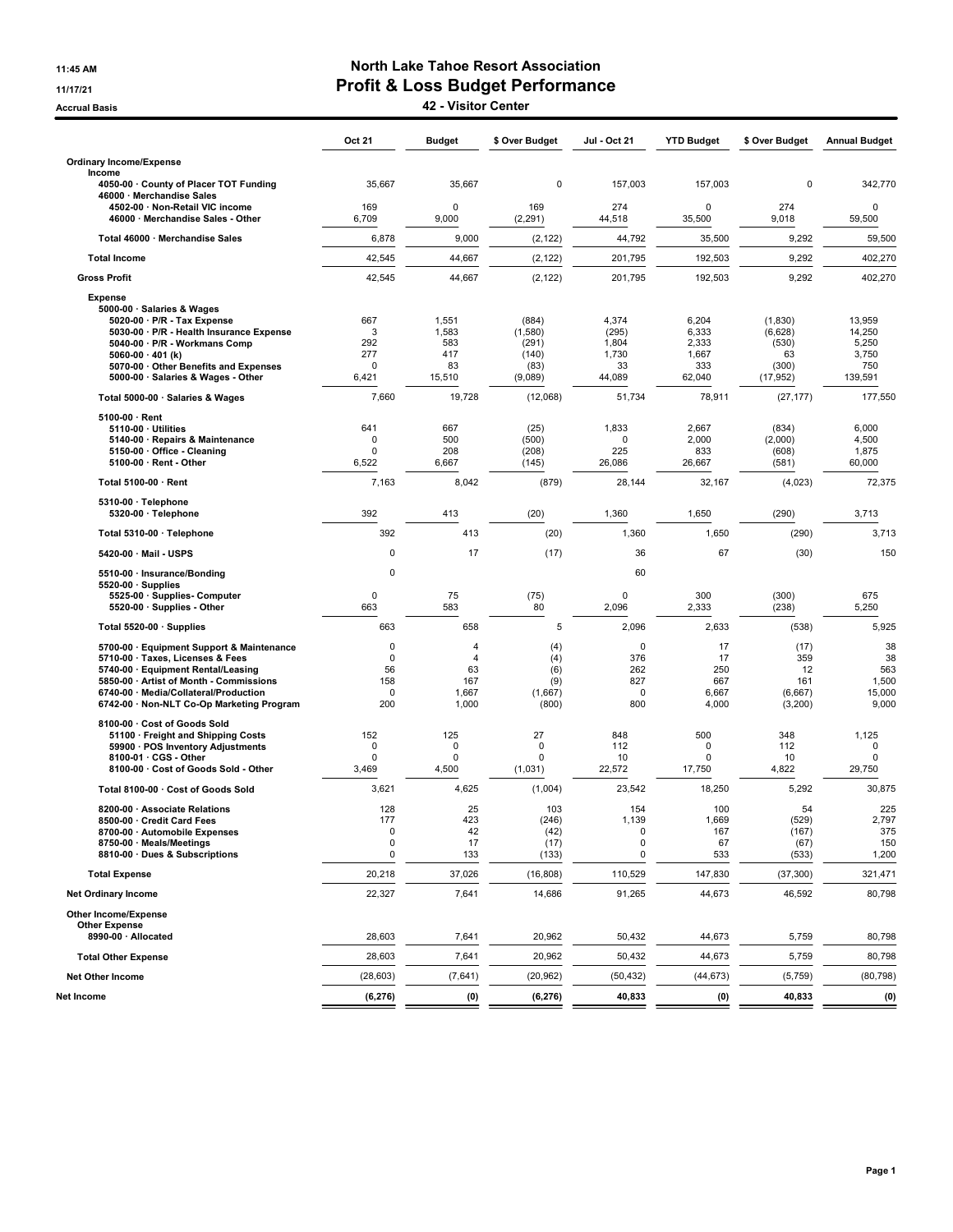Accrual Basis **Accrual Basis 51 - TMPI** 

# 11:45 AM North Lake Tahoe Resort Association 11/17/21 Profit & Loss Budget Performance

|                                                                                                           | <b>Oct 21</b> | Budget       | \$ Over          | Jul - Oct    | <b>YTD Bu</b>  | \$ Over             | Annual         |
|-----------------------------------------------------------------------------------------------------------|---------------|--------------|------------------|--------------|----------------|---------------------|----------------|
| <b>Ordinary Income/Expense</b>                                                                            |               |              |                  |              |                |                     |                |
| <b>Income</b><br>4050-00 County of Placer TOT Funding                                                     | 12,854        | 12,854       | 0                | 68,863       | 68,863         | 0                   | 141,237        |
| <b>Total Income</b>                                                                                       | 12,854        | 12,854       | $\mathbf 0$      | 68,863       | 68,863         | 0                   | 141,237        |
| <b>Gross Profit</b>                                                                                       | 12,854        | 12,854       | $\mathbf 0$      | 68,863       | 68,863         | 0                   | 141,237        |
| <b>Expense</b><br>5000-00 · Salaries & Wages                                                              |               |              |                  |              |                |                     |                |
| 5020-00 · P/R - Tax Expense<br>5030-00 · P/R - Health Insurance Expense                                   | 0<br>0        | 768<br>1,000 | (768)<br>(1,000) | 201<br>133   | 3,071<br>4,000 | (2,870)<br>(3,867)  | 7,363<br>9,590 |
| 5040-00 · P/R - Workmans Comp                                                                             | 0             | 25           | (25)             | 54           | 100            | (47)                | 240            |
| $5060-00 \cdot 401$ (k)                                                                                   | 0             | 307          | (307)            | 0            | 1,228          | (1,228)             | 2,945          |
| 5070-00 Other Benefits and Expenses<br>5000-00 · Salaries & Wages - Other                                 | 0<br>0        | 88<br>7,677  | (88)<br>(7,677)  | 1<br>1,354   | 351<br>30,709  | (350)<br>(29, 355)  | 842<br>73,628  |
| Total 5000-00 · Salaries & Wages                                                                          | 0             | 9,865        | (9,865)          | 1,741        | 39,460         | (37, 718)           | 94,608         |
| 5100-00 Rent                                                                                              |               |              |                  |              |                |                     |                |
| 5110-00 Utilities                                                                                         | 31            | 25           | 6                | 109          | 100            | 9                   | 238            |
| 5140-00 · Repairs & Maintenance                                                                           | 0             | 17           | (17)             | 0            | 67             | (67)                | 158            |
| 5150-00 Office - Cleaning                                                                                 | 0<br>356      | 42<br>375    | (42)             | 127<br>1,423 | 167<br>1,500   | (40)                | 396<br>3,563   |
| 5100-00 Rent - Other<br>Total 5100-00 Rent                                                                | 387           | 458          | (19)<br>(72)     | 1,658        | 1,833          | (77)<br>(175)       | 4,354          |
|                                                                                                           |               |              |                  |              |                |                     |                |
| 5310-00 · Telephone<br>5320-00 · Telephone                                                                | 103           | 134          | (31)             | 310          | 537            | (227)               | 1,275          |
| Total 5310-00 · Telephone                                                                                 | 103           | 134          | (31)             | 310          | 537            | (227)               | 1,275          |
| 5420-00 Mail - USPS                                                                                       | 0             |              |                  | 2            |                |                     |                |
| 5510-00 · Insurance/Bonding<br>$5520-00$ Supplies                                                         | 0             |              |                  | 18           |                |                     |                |
| 5525-00 Supplies- Computer<br>5520-00 · Supplies - Other                                                  | 0<br>16       | 0<br>0       | 0<br>16          | 0<br>55      | 1,250<br>5,000 | (1,250)<br>(4, 945) | 1,250<br>5,000 |
| Total 5520-00 Supplies                                                                                    | 16            | 0            | 16               | 55           | 6,250          | (6, 195)            | 6,250          |
| 5710-00 Taxes, Licenses & Fees<br>5740-00 · Equipment Rental/Leasing                                      | 0<br>122      | 13<br>19     | (13)<br>103      | 10<br>313    | 50<br>75       | (40)<br>238         | 120<br>178     |
| 5900-00 Professional Fees<br>5910-00 · Professional Fees - Attorneys<br>5921-00 Professional Fees - Other | 0<br>0        | 0<br>0       | 0<br>0           | 0<br>11,954  | 5,000<br>0     | (5,000)<br>11,954   | 5,000<br>0     |
| Total 5900-00 Professional Fees                                                                           | 0             | 0            | $\mathbf 0$      | 11,954       | 5,000          | 6,954               | 5,000          |
| 8700-00 Automobile Expenses                                                                               | 0             | 42           | (42)             | $\pmb{0}$    | 167            | (167)               | 400            |
| 8750-00 · Meals/Meetings                                                                                  | 0             | 83           | (83)             | 0            | 333            | (333)               | 1,000          |
| 8810-00 Dues & Subscriptions                                                                              | 0             | 42           | (42)             | 5            | 167            | (162)               | 400            |
| <b>Total Expense</b>                                                                                      | 627           | 10,655       | (10, 028)        | 16,066       | 53,872         | (37, 806)           | 113,584        |
| <b>Net Ordinary Income</b>                                                                                | 12,227        | 2,199        | 10,028           | 52,797       | 14,991         | 37,806              | 27,653         |
| <b>Other Income/Expense</b><br><b>Other Expense</b><br>8990-00 - Allocated                                |               |              |                  |              | 14,991         |                     |                |
|                                                                                                           | (11, 269)     | 2,199        | (13, 468)        | 7,330        |                | (7,661)             | 27,653         |
| <b>Total Other Expense</b>                                                                                | (11, 269)     | 2,199        | (13, 468)        | 7,330        | 14,991         | (7,661)             | 27,653         |
| <b>Net Other Income</b>                                                                                   | 11,269        | (2, 199)     | 13,468           | (7, 330)     | (14, 991)      | 7,661               | (27, 653)      |
| Net Income                                                                                                | 23,496        | 0            | 23,496           | 45,467       | (0)            | 45,467              | (0)            |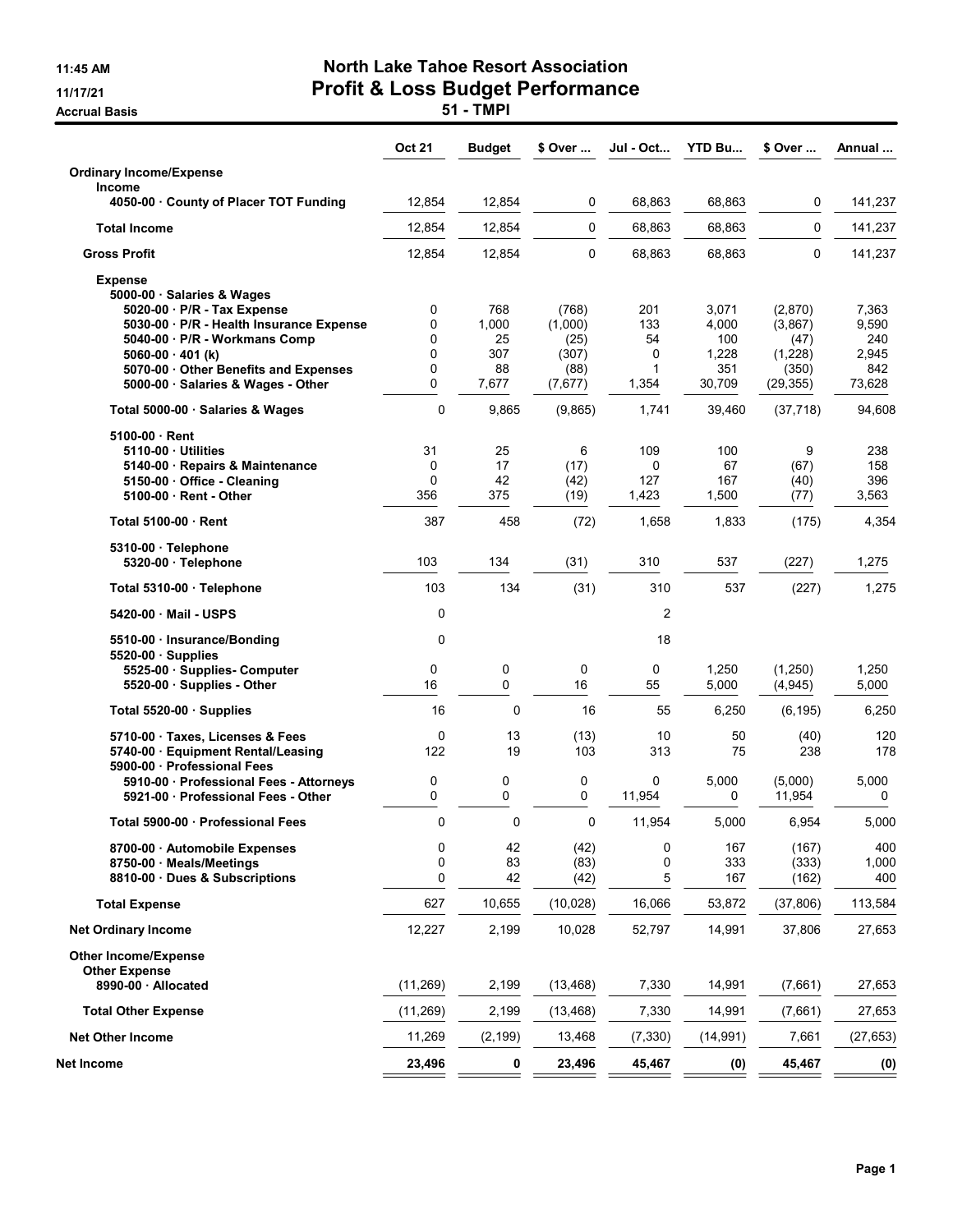# 11:46 AM North Lake Tahoe Resort Association 11/17/21 Profit & Loss Budget Performance Accrual Basis 52 - TBID Assessment

|                                          | <b>Oct 21</b> | <b>Budget</b> | \$ Over Bud | <b>Jul - Oct 21</b> | <b>YTD Budget</b> | \$ Over Bud | Annual Bud |
|------------------------------------------|---------------|---------------|-------------|---------------------|-------------------|-------------|------------|
| <b>Ordinary Income/Expense</b><br>Income |               |               |             |                     |                   |             |            |
| 4100-00 · TBID Assessment Revenue        | 913,963       | 501.727       | 412.236     | 1,473,299           | 1.061.063         | 412,236     | 4,689,362  |
| <b>Total Income</b>                      | 913.963       | 501.727       | 412.236     | 1.473.299           | 1.061.063         | 412.236     | 4,689,362  |
| <b>Gross Profit</b>                      | 913.963       | 501.727       | 412.236     | 1.473.299           | 1.061.063         | 412.236     | 4,689,362  |
| <b>Net Ordinary Income</b>               | 913.963       | 501.727       | 412.236     | 1.473.299           | 1.061.063         | 412.236     | 4,689,362  |
| Net Income                               | 913.963       | 501.727       | 412.236     | 1.473.299           | 1.061.063         | 412.236     | 4,689,362  |
|                                          |               |               |             |                     |                   |             |            |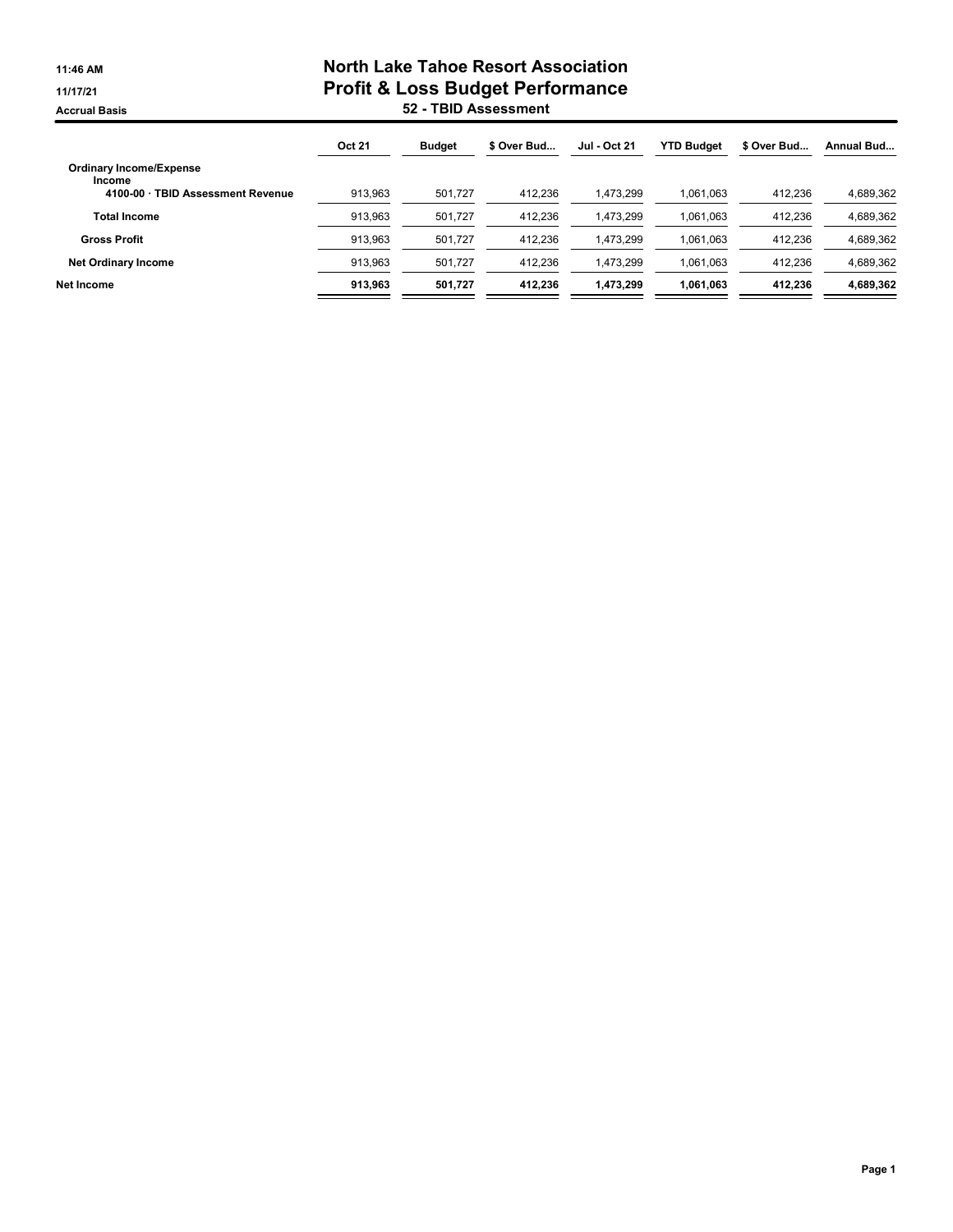#### 11:46 AM **North Lake Tahoe Resort Association** 11/17/21 Profit & Loss Budget Performance

Accrual Basis **60 - Membership** 

|                                                                                                                                                                                                                              | Oct 21                                             | <b>Budget</b>                               | \$ Over Budget                                  | Jul - Oct 21                          | <b>YTD Budget</b>                  | \$ Over Budget                             | Annual Bud                                    |
|------------------------------------------------------------------------------------------------------------------------------------------------------------------------------------------------------------------------------|----------------------------------------------------|---------------------------------------------|-------------------------------------------------|---------------------------------------|------------------------------------|--------------------------------------------|-----------------------------------------------|
| <b>Ordinary Income/Expense</b>                                                                                                                                                                                               |                                                    |                                             |                                                 |                                       |                                    |                                            |                                               |
| Income<br>4200-00 · Membership Dues Revenue<br>4250-00 · Revenues-Membership Activities                                                                                                                                      | 6,521                                              | 6,250                                       | 271                                             | 25,936                                | 25,000                             | 936                                        | 56,250                                        |
| 4250-02 · Chamber Events<br>4250-03 · Summer/Winter Rec Luncheon<br>4251-00 · Tues AM Breakfast Club                                                                                                                         | $\mathbf 0$<br>0                                   | 0<br>1,500                                  | 0<br>(1,500)                                    | 0<br>0                                | 0<br>1,500                         | $\Omega$<br>(1,500)                        | 4,500<br>1,500                                |
| 4251-01 · Tues AM Breakfast Club Sponsors<br>4251-00 · Tues AM Breakfast Club - Other                                                                                                                                        | $\mathbf 0$<br>0                                   | 250<br>200                                  | (250)<br>(200)                                  | $\pmb{0}$<br>$\pmb{0}$                | 250<br>200                         | (250)<br>(200)                             | 2,350<br>1,200                                |
| Total 4251-00 · Tues AM Breakfast Club                                                                                                                                                                                       | $\mathbf 0$                                        | 450                                         | (450)                                           | 0                                     | 450                                | (450)                                      | 3,550                                         |
| 4250-00 · Revenues-Membership Activities - Other                                                                                                                                                                             | 335                                                | 0                                           | 335                                             | 1,420                                 | 0                                  | 1,420                                      | 0                                             |
| Total 4250-00 · Revenues-Membership Activities                                                                                                                                                                               | 335                                                | 1,950                                       | (1,615)                                         | 1,420                                 | 1,950                              | (530)                                      | 9,550                                         |
| 4253-00 · Revenue- Other                                                                                                                                                                                                     | 0                                                  | 0                                           | 0                                               | 0                                     | 0                                  | 0                                          | 1,000                                         |
| <b>Total Income</b>                                                                                                                                                                                                          | 6,856                                              | 8,200                                       | (1, 344)                                        | 27,356                                | 26,950                             | 406                                        | 66,800                                        |
| <b>Gross Profit</b>                                                                                                                                                                                                          | 6,856                                              | 8,200                                       | (1, 344)                                        | 27,356                                | 26,950                             | 406                                        | 66,800                                        |
| <b>Expense</b><br>5000-00 · Salaries & Wages<br>5020 00 · P/R - Tax Expense<br>5030-00 · P/R - Health Insurance Expense<br>5040-00 · P/R - Workmans Comp<br>5060-00 $\cdot$ 401 (k)<br>5070-00 · Other Benefits and Expenses | 188<br>221<br>20<br>$\mathbf 0$<br>$\mathbf 0$     | 418<br>333<br>13<br>167<br>54               | (229)<br>(113)<br>8<br>(167)<br>(54)            | 933<br>920<br>129<br>135<br>$\Omega$  | 1,672<br>1,333<br>50<br>669<br>217 | (739)<br>(413)<br>79<br>(534)<br>(216)     | 3,761<br>3,000<br>113<br>1,504<br>488         |
| 5000-00 · Salaries & Wages - Other                                                                                                                                                                                           | 2,678                                              | 4,179                                       | (1,501)                                         | 12,508                                | 16,716                             | (4,208)                                    | 37,611                                        |
| Total 5000-00 · Salaries & Wages                                                                                                                                                                                             | 3,108                                              | 5,164                                       | (2,056)                                         | 14,625                                | 20,656                             | (6,031)                                    | 46,477                                        |
| $5100-00 \cdot$ Rent<br>$5110-00 \cdot$ Utilities<br>5140-00 · Repairs & Maintenance<br>5150-00 Office - Cleaning<br>5100-00 · Rent - Other<br>Total 5100-00 · Rent                                                          | 44<br>$\mathbf 0$<br>$\mathbf 0$<br>524<br>567     | 25<br>21<br>42<br>527<br>614                | 19<br>(21)<br>(42)<br>(3)<br>(47)               | 138<br>0<br>137<br>2,095<br>2,371     | 100<br>83<br>167<br>2,107<br>2,457 | 38<br>(83)<br>(29)<br>(11)<br>(86)         | 225<br>187<br>375<br>4,740<br>5,528           |
| 5310-00 · Telephone                                                                                                                                                                                                          |                                                    |                                             |                                                 |                                       |                                    |                                            |                                               |
| 5320-00 · Telephone                                                                                                                                                                                                          | 141                                                | 139                                         | 2                                               | 499                                   | 557                                | (57)                                       | 1,253                                         |
| Total 5310-00 · Telephone                                                                                                                                                                                                    | 141                                                | 139                                         | $\overline{2}$                                  | 499                                   | 557                                | (57)                                       | 1,253                                         |
| 5420-00 Mail - USPS                                                                                                                                                                                                          | 0                                                  | 10                                          | (10)                                            | 12                                    | 40                                 | (28)                                       | 90                                            |
| 5510-00 · Insurance/Bonding<br>$5520-00 \cdot$ Supplies                                                                                                                                                                      | 0<br>17                                            | 167                                         | (149)                                           | 20<br>64                              | 667                                | (602)                                      | 1,500                                         |
| 5710-00 · Taxes, Licenses & Fees<br>5740-00 · Equipment Rental/Leasing<br>6423-00 · Membership Activities                                                                                                                    | $\mathbf 0$<br>17                                  | $\overline{4}$<br>21                        | (4)<br>(4)                                      | 11<br>84                              | 17<br>83                           | (6)<br>1                                   | 38<br>187                                     |
| 6436-00 · Membership - Wnt/Sum Rec Lunch<br>6437-00 · Tuesday Morning Breakfast Club<br>6442-00 · Public Relations/Website/Digita<br>$6444.00 \cdot Trades$<br>6423-00 · Membership Activities - Other                       | $\mathbf 0$<br>0<br>$\Omega$<br>295<br>$\mathbf 0$ | 500<br>188<br>500<br>0<br>417               | (500)<br>(188)<br>(500)<br>295<br>(417)         | 0<br>(500)<br>1,838<br>295<br>403     | 500<br>188<br>2,000<br>0<br>1,667  | (500)<br>(688)<br>(162)<br>295<br>(1, 264) | 500<br>1,763<br>4,500<br>$\mathbf 0$<br>3,750 |
| Total 6423-00 · Membership Activities                                                                                                                                                                                        | 295                                                | 1,604                                       | (1,309)                                         | 2,036                                 | 4,354                              | (2,318)                                    | 10,513                                        |
| 8200-00 · Associate Relations<br>8500-00 · Credit Card Fees<br>8700-00 · Automobile Expenses<br>8750-00 · Meals/Meetings<br>8810-00 · Dues & Subscriptions<br>8920-00 · Bad Debt                                             | 0<br>33<br>106<br>0<br>10<br>0                     | $\overline{7}$<br>50<br>42<br>33<br>17<br>0 | (7)<br>(17)<br>64<br>(33)<br>(6)<br>$\mathbf 0$ | 164<br>160<br>106<br>111<br>43<br>325 | 27<br>200<br>167<br>133<br>67<br>0 | 138<br>(40)<br>(61)<br>(23)<br>(23)<br>325 | 60<br>450<br>375<br>300<br>150<br>0           |
| <b>Total Expense</b>                                                                                                                                                                                                         | 4,294                                              | 7,872                                       | (3, 577)                                        | 20,631                                | 29,424                             | (8, 793)                                   | 66,919                                        |
| <b>Net Ordinary Income</b>                                                                                                                                                                                                   | 2,562                                              | 328                                         | 2,233                                           | 6,725                                 | (2, 474)                           | 9,199                                      | (119)                                         |
| Other Income/Expense<br><b>Other Expense</b><br>8990-00 · Allocated                                                                                                                                                          | 3,135                                              | 1,624                                       | 1,511                                           | 9,413                                 | 8,755                              | 659                                        | 16,521                                        |
| <b>Total Other Expense</b>                                                                                                                                                                                                   | 3,135                                              | 1,624                                       | 1,511                                           | 9,413                                 | 8,755                              | 659                                        | 16,521                                        |
| <b>Net Other Income</b>                                                                                                                                                                                                      | (3, 135)                                           | (1,624)                                     | (1, 511)                                        | (9, 413)                              | (8, 755)                           | (659)                                      | (16,521)                                      |
| Net Income                                                                                                                                                                                                                   | (573)                                              | (1, 296)                                    | 723                                             | (2,688)                               | (11, 229)                          | 8,541                                      | (16, 640)                                     |
|                                                                                                                                                                                                                              |                                                    |                                             |                                                 |                                       |                                    |                                            |                                               |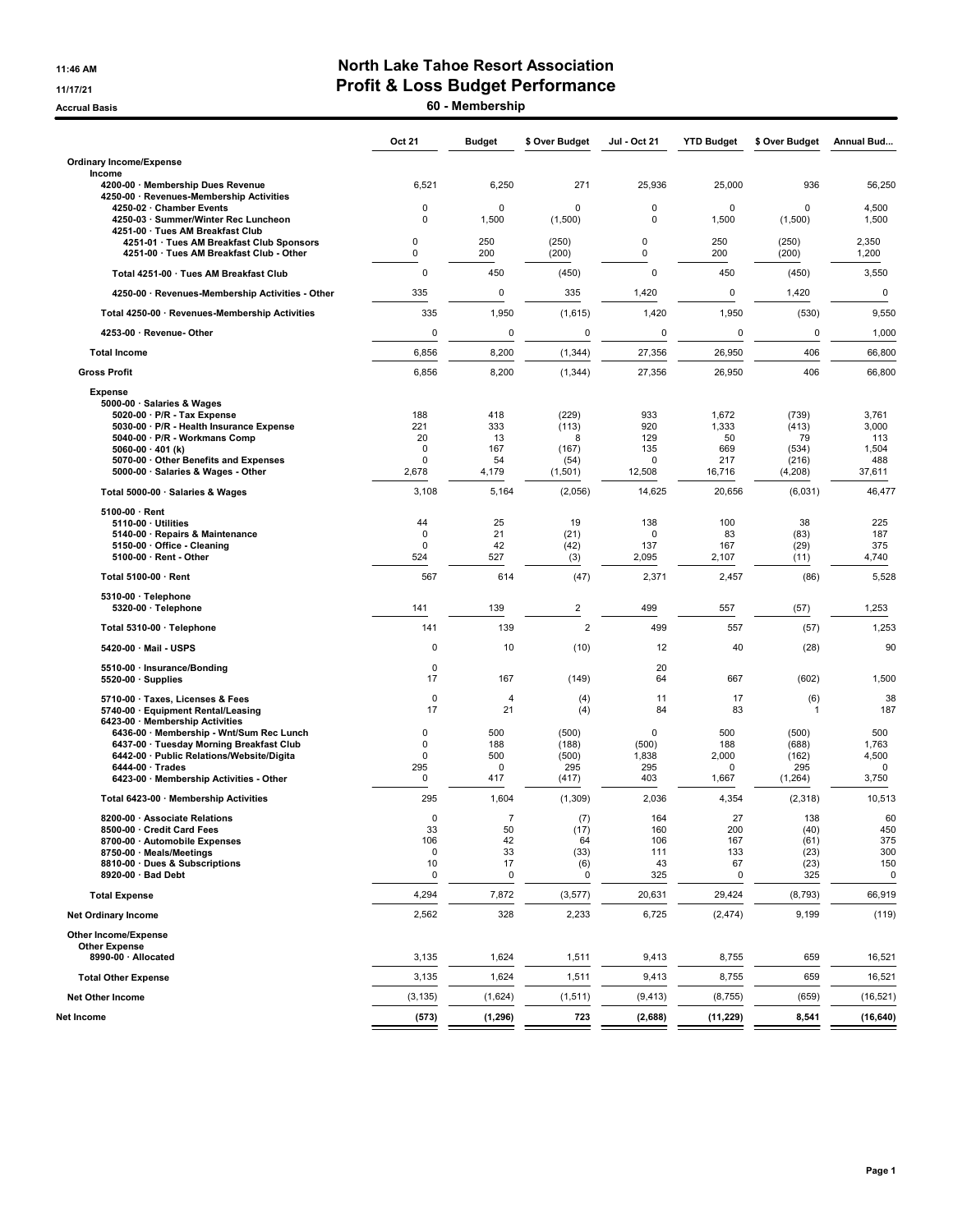**Accrual Basis** 

# 1:14 PM North Lake Tahoe Resort Association 11/17/21 Profit & Loss Budget Performance

| 61 - Business Association Grant Funding |  |  |  |
|-----------------------------------------|--|--|--|
|-----------------------------------------|--|--|--|

|                                                                                                                                 | <b>Oct 21</b>    | <b>Budget</b>  | \$ Over Budget   | <b>Jul - Oct 21</b> | <b>YTD Budget</b> | \$ Over Budget | <b>Annual Budget</b> |
|---------------------------------------------------------------------------------------------------------------------------------|------------------|----------------|------------------|---------------------|-------------------|----------------|----------------------|
| <b>Ordinary Income/Expense</b><br>Income                                                                                        |                  |                |                  |                     |                   |                |                      |
| 4050-00 County of Placer TOT Funding                                                                                            | 16,667           | 16,667         | (0)              | 66,667              | 66,667            | (0)            | 200,000              |
| <b>Total Income</b>                                                                                                             | 16,667           | 16,667         | (0)              | 66,667              | 66,667            | (0)            | 200,000              |
| <b>Gross Profit</b>                                                                                                             | 16,667           | 16,667         | (0)              | 66,667              | 66,667            | (0)            | 200,000              |
| Expense<br>6750-00 · Business Association Grant<br>6750-01 · Business Assn Grant - NTBA<br>6750-02 · Business Assn Grant - TCDA | 33,333<br>33,333 | 8.333<br>8,333 | 25,000<br>25,000 | 33,333<br>33,333    | 33,333<br>33,333  | (0)<br>(0)     | 100,000<br>100,000   |
| Total 6750-00 · Business Association Grant                                                                                      | 66,667           | 16,667         | 50,000           | 66,667              | 66,667            | (0)            | 200,000              |
| <b>Total Expense</b>                                                                                                            | 66,667           | 16,667         | 50,000           | 66,667              | 66,667            | (0)            | 200,000              |
| <b>Net Ordinary Income</b>                                                                                                      | (50,000)         | (0)            | (50,000)         | (0)                 | (0)               | 0              | 0                    |
| Net Income                                                                                                                      | (50,000)         | (0)            | (50,000)         | (0)                 | (0)               | 0              | 0                    |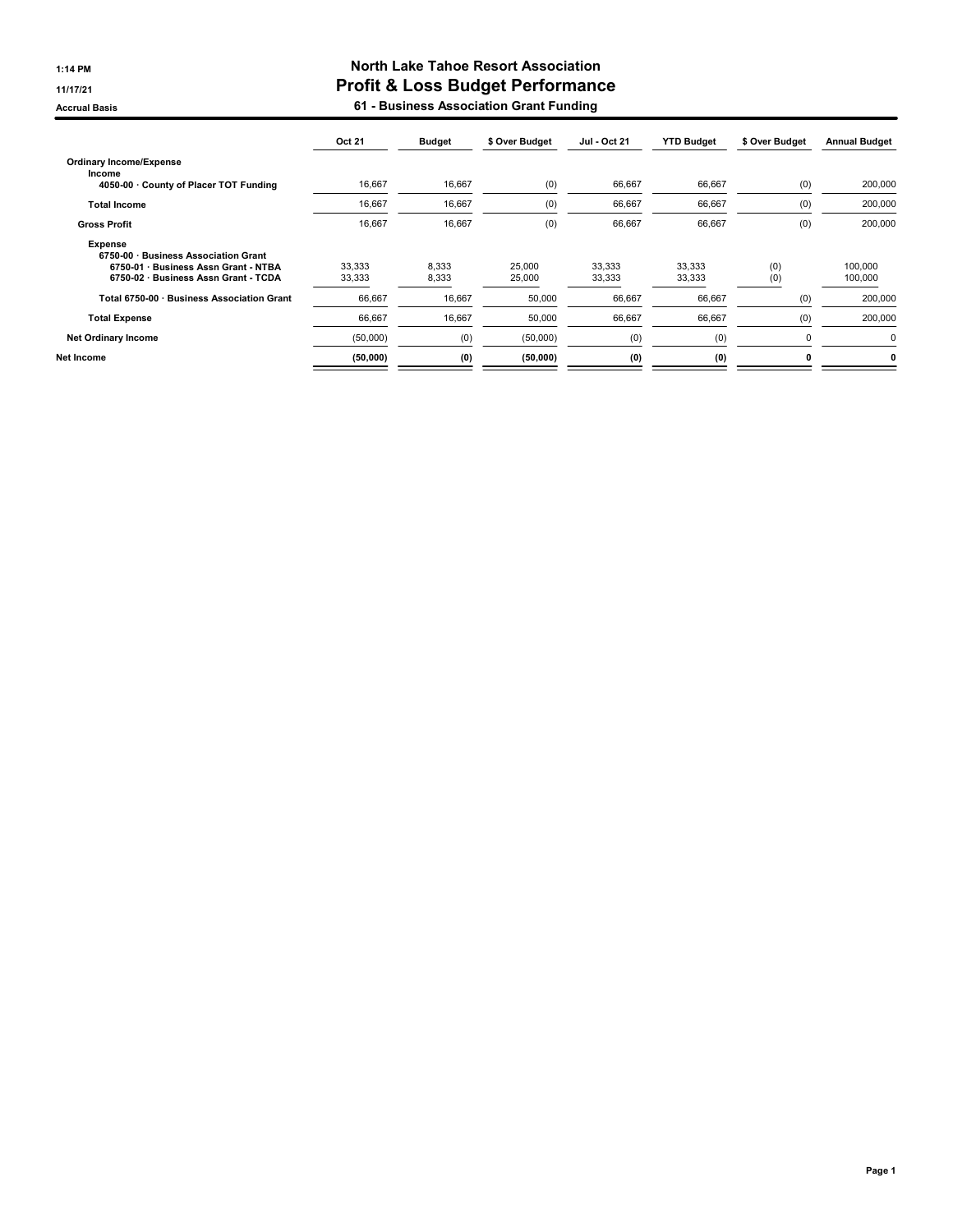# 11:48 AM **North Lake Tahoe Resort Association** 11/17/21 Profit & Loss Budget Performance

Accrual Basis **Accrual Basis Accrual Basis Accrual Basis Accrual Basis Accrual Basis Accrual Basis Accrual Basis** 

|                                                                                                                                                                                     | Oct 21                                       | <b>Budget</b>             | \$ Over Budget                         | Jul - Oct 21                         | <b>YTD Budget</b>           | \$ Over Budget                         | <b>Annual Budget</b>            |
|-------------------------------------------------------------------------------------------------------------------------------------------------------------------------------------|----------------------------------------------|---------------------------|----------------------------------------|--------------------------------------|-----------------------------|----------------------------------------|---------------------------------|
| <b>Ordinary Income/Expense</b>                                                                                                                                                      |                                              |                           |                                        |                                      |                             |                                        |                                 |
| Income<br>4050-00 · County of Placer TOT Funding                                                                                                                                    | 12,991                                       | 12,991                    | $\pmb{0}$                              | 57,481                               | 57,481                      | $\mathbf 0$                            | 162,914                         |
| <b>Total Income</b>                                                                                                                                                                 | 12,991                                       | 12,991                    | $\pmb{0}$                              | 57,481                               | 57,481                      | $\mathbf 0$                            | 162,914                         |
| <b>Gross Profit</b>                                                                                                                                                                 | 12,991                                       | 12,991                    | $\mathbf 0$                            | 57,481                               | 57,481                      | $\mathbf 0$                            | 162,914                         |
| <b>Expense</b><br>5000-00 · Salaries & Wages<br>5020-00 · P/R - Tax Expense<br>5030-00 · P/R - Health Insurance Expense<br>5040-00 · P/R - Workmans Comp<br>5060-00 $\cdot$ 401 (k) | $\mathbf 0$<br>$\Omega$<br>$\mathbf 0$<br>0  | 617<br>1,000<br>21<br>247 | (617)<br>(1,000)<br>(21)<br>(247)      | 0<br>$\Omega$<br>0<br>0              | 2,467<br>4,000<br>83<br>987 | (2, 467)<br>(4,000)<br>(83)<br>(987)   | 7,400<br>12,000<br>250<br>2,960 |
| 5070-00 · Other Benefits and Expenses<br>5000-00 · Salaries & Wages - Other                                                                                                         | $\mathbf 0$<br>$\mathbf 0$                   | 42<br>6.167               | (42)<br>(6, 167)                       | 0<br>0                               | 167<br>24,667               | (167)<br>(24, 667)                     | 502<br>74,000                   |
| Total 5000-00 · Salaries & Wages                                                                                                                                                    | $\mathbf 0$                                  | 8,093                     | (8,093)                                | 0                                    | 32,371                      | (32, 371)                              | 97,112                          |
| 5100-00 · Rent<br>5110-00 · Utilities<br>5140-00 · Repairs & Maintenance<br>5150-00 Office - Cleaning<br>5100-00 · Rent - Other                                                     | 25<br>$\Omega$<br>$\mathbf 0$<br>296         | 21<br>13<br>33<br>313     | $\overline{4}$<br>(13)<br>(33)<br>(16) | 88<br>$\mathbf 0$<br>106<br>1,186    | 83<br>50<br>133<br>1,250    | $\overline{5}$<br>(50)<br>(28)<br>(64) | 250<br>150<br>400<br>3,750      |
| Total 5100-00 · Rent                                                                                                                                                                | 321                                          | 379                       | (58)                                   | 1,380                                | 1,517                       | (137)                                  | 4,550                           |
| 5310-00 · Telephone<br>5320-00 · Telephone                                                                                                                                          | 86                                           | 58                        | 27                                     | 247                                  | 233                         | 13                                     | 700                             |
| Total 5310-00 · Telephone                                                                                                                                                           | 86                                           | 58                        | 27                                     | 247                                  | 233                         | 13                                     | 700                             |
| 5420-00 · Mail - USPS<br>5470-00 · Mail - UPS<br>5480-00 · Mail - Fed Ex                                                                                                            | $\pmb{0}$<br>$\mathbf 0$                     | 4<br>$\overline{4}$       | (4)<br>(4)                             | 0<br>$\mathbf 0$                     | 17<br>17                    | (17)<br>(17)                           | 50<br>50                        |
| Total 5420-00 · Mail - USPS                                                                                                                                                         | $\pmb{0}$                                    | 8                         | (8)                                    | $\mathbf 0$                          | 33                          | (33)                                   | 100                             |
| 5510-00 · Insurance/Bonding<br>$5520-00 \cdot$ Supplies<br>5525-00 · Supplies- Computer<br>5520-00 · Supplies - Other                                                               | $\mathbf 0$<br>$\mathbf 0$<br>13             | 0<br>417                  | 0<br>(403)                             | 15<br>$\mathbf 0$<br>45              | 1,250<br>1,667              | (1,250)<br>(1,622)                     | 1,250<br>5,000                  |
| Total 5520-00 · Supplies                                                                                                                                                            | 13                                           | 417                       | (403)                                  | 45                                   | 2,917                       | (2,872)                                | 6,250                           |
| 5710-00 · Taxes, Licenses & Fees<br>5740-00 · Equipment Rental/Leasing<br>5900-00 · Professional Fees                                                                               | $\mathbf 0$<br>14                            | 17<br>63                  | (17)<br>(48)                           | 8<br>60                              | 67<br>250                   | (58)<br>(190)                          | 200<br>750                      |
| 5921-00 · Professional Fees - Other                                                                                                                                                 | $\mathbf 0$                                  | 833                       | (833)                                  | 0                                    | 3,333                       | (3, 333)                               | 10,000                          |
| Total 5900-00 · Professional Fees                                                                                                                                                   | $\mathbf 0$                                  | 833                       | (833)                                  | $\mathbf 0$                          | 3,333                       | (3, 333)                               | 10,000                          |
| 8200-00 · Associate Relations<br>8600-00 · Additional Opportunites<br>8700-00 · Automobile Expenses<br>8750-00 · Meals/Meetings                                                     | $\mathbf 0$<br>$\pmb{0}$<br>0<br>$\mathbf 0$ | 5<br>833<br>42<br>21      | (5)<br>(833)<br>(42)<br>(21)           | 0<br>$\mathbf 0$<br>0<br>$\mathbf 0$ | 20<br>3,333<br>167<br>83    | (20)<br>(3, 333)<br>(167)<br>(83)      | 60<br>10,000<br>500<br>250      |
| <b>Total Expense</b>                                                                                                                                                                | 434                                          | 10,768                    | (10, 335)                              | 1,754                                | 44,324                      | (42, 570)                              | 130,472                         |
| <b>Net Ordinary Income</b>                                                                                                                                                          | 12,557                                       | 2,222                     | 10,335                                 | 55,726                               | 13,157                      | 42,570                                 | 32,442                          |
| Other Income/Expense<br><b>Other Expense</b><br>8990-00 · Allocated                                                                                                                 | (11, 148)                                    | 2,222                     | (13, 370)                              | 800                                  | 13,157                      | (12, 356)                              | 32,442                          |
| <b>Total Other Expense</b>                                                                                                                                                          | (11, 148)                                    | 2,222                     | (13, 370)                              | 800                                  | 13,157                      | (12, 356)                              | 32,442                          |
| Net Other Income                                                                                                                                                                    | 11,148                                       | (2, 222)                  | 13,370                                 | (800)                                | (13, 157)                   | 12,356                                 | (32, 442)                       |
| Net Income                                                                                                                                                                          | 23,705                                       | 0                         | 23,705                                 | 54,926                               | $\mathbf 0$                 | 54,926                                 | 0                               |